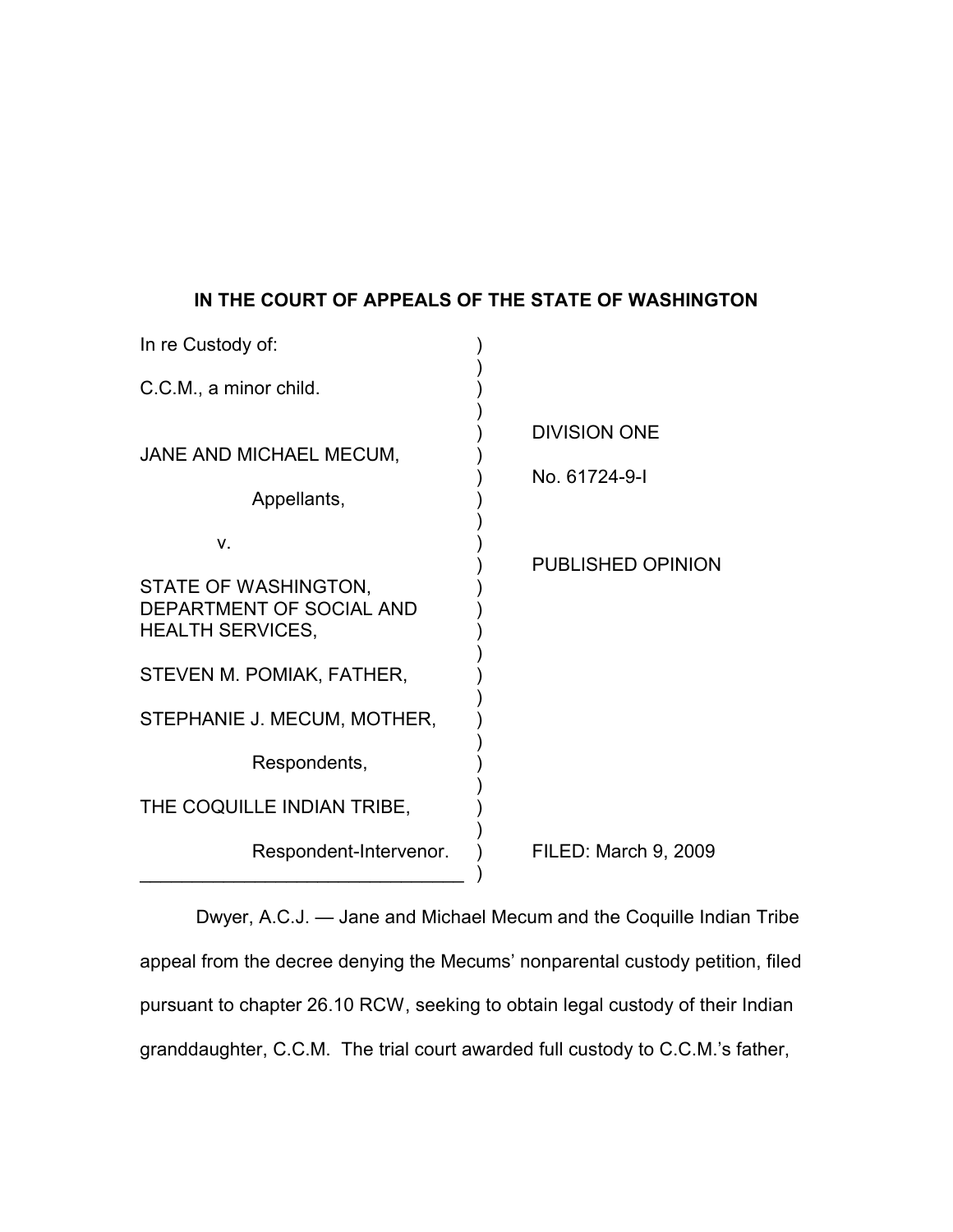Steven Pomiak.

The Mecums and the Tribe, which intervened pursuant to the Indian Child Welfare Act (ICWA), 25 U.S.C. §§ 1901–63, contend that the decree is invalid because the Tribe did not receive proper notice of the proceeding. Under ICWA and state law, an Indian tribe has a right to receive notice of any custody proceeding involving an Indian child who is an enrolled member of the tribe. The deficiency resulting from a defective notice may be cured only if an interested tribe expressly waives its right to intervene or later intervenes and has the opportunity to fully participate in the custody proceeding. Because the Coquille Tribe did not receive proper notice, did not expressly waive its right to intervene, and was not allowed to fully participate in the trial, the proceedings below are invalid and the case must be remanded for a new trial.

The Mecums also claim both that ICWA requires C.C.M. to be placed according to her "best interests," and that the standards set forth in ICWA, rather than state law, govern this dispute. The Mecums contend that because Mr. Mecum is C.C.M.'s Indian custodian, he has an equal right to custody of C.C.M. under ICWA as does Pomiak. We disagree. Generally, ICWA applies to custody proceedings involving Indian children, but it explicitly does not employ a "best interests" standard in this type of proceeding, which qualifies as an action for foster care placement under ICWA. Instead, the party seeking to remove a child from the custody of either a parent or an Indian custodian must show by

- 2 -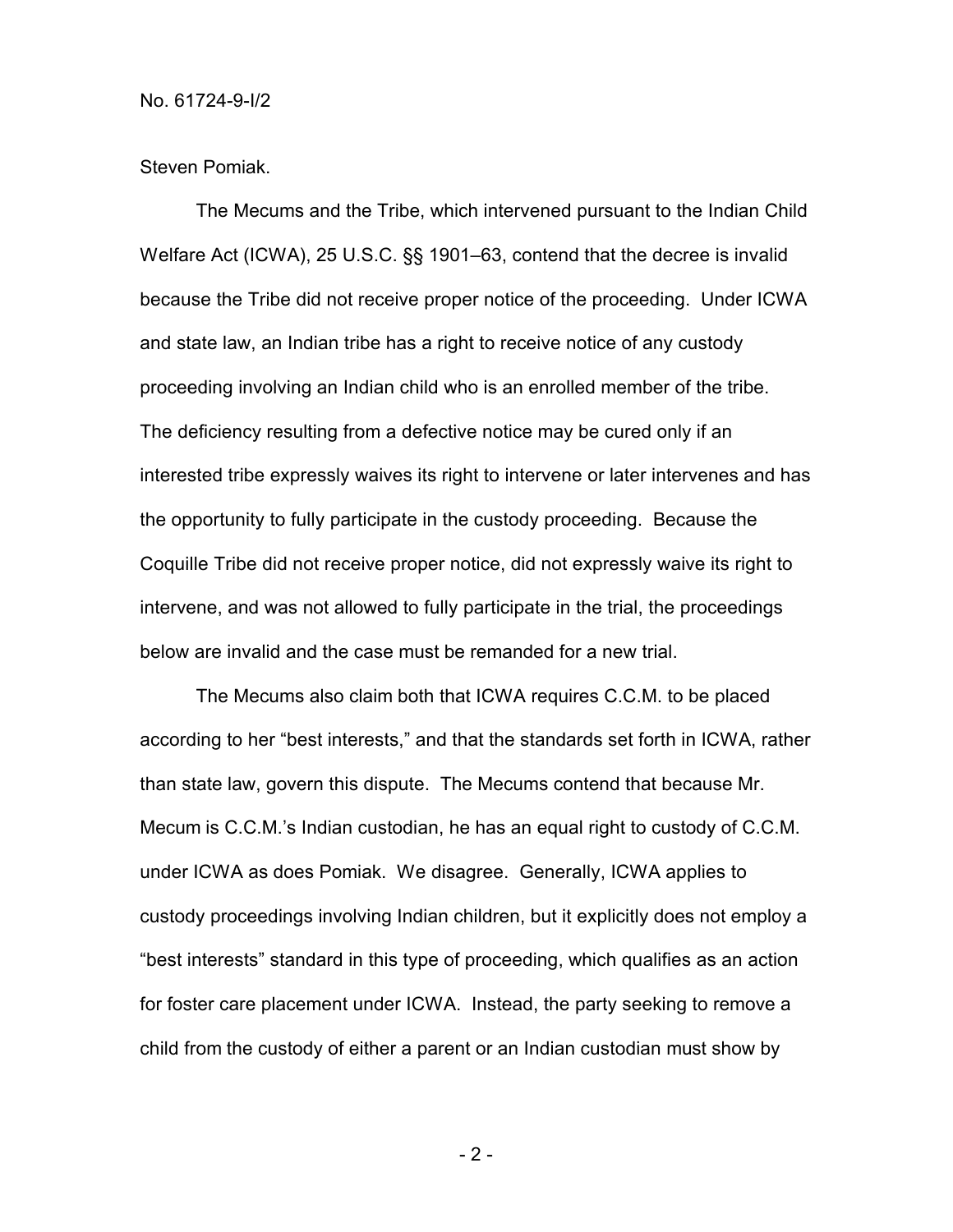clear and convincing evidence that the parent or custodian's continued custody is likely to result in serious physical or emotional harm to the child. 25 U.S.C. § 1912(e). In so requiring, ICWA does not state a preference for custody by an Indian custodian or a parent. Thus, resolution of a custody dispute between such coequal parties is impossible without impinging on the losing party's mutually equivalent right to custody.

However, ICWA itself provides a solution to this problem. The Act mandates that when either a state or a federal law affords greater protection for either a parent or a custodian, the more protective law shall apply. 25 U.S.C. § 1921. Here, Washington law accords a clear preference for parental custody. Accordingly, we hold that state law, not ICWA, supplies the substantive legal standards governing this nonparental custody dispute between an Indian custodian and a parent. In addition, because a parent's interests in the custody and care of his or her children at stake in a nonparental custody action under chapter 26.10 RCW are equivalent to those implicated in termination and dependency proceedings, we hold that the Mecums must make their case by clear and convincing evidence.

I

In February 2002, Jane and Michael Mecum petitioned under chapter 26.10 RCW for custody of their granddaughter, C.C.M. C.C.M had lived with them in Renton, Washington, since her birth in April 2000. She is an enrolled

- 3 -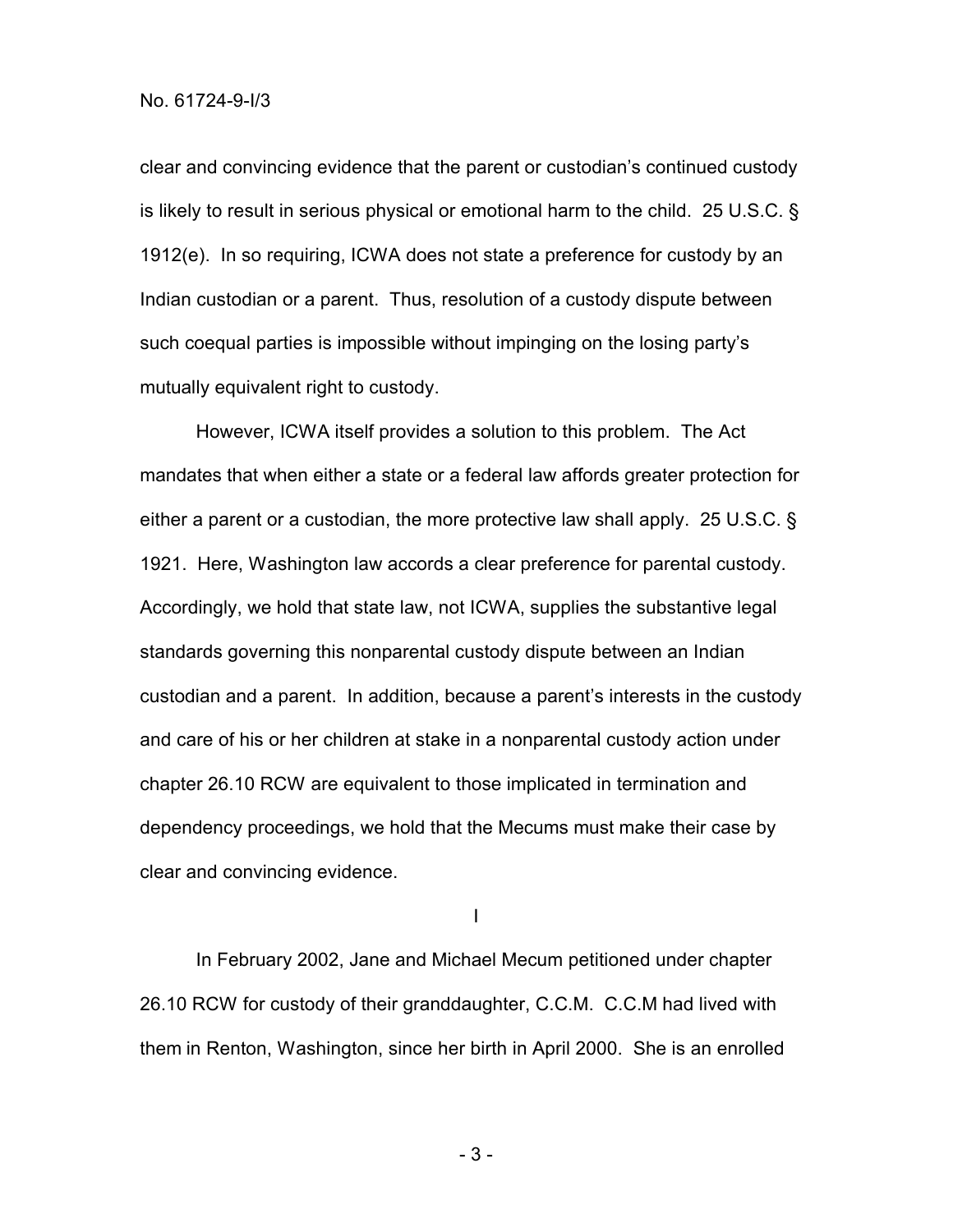member of the Coquille Indian Tribe through her grandfather's heritage. The Mecums alleged that C.C.M.'s unmarried mother and father, Stephanie Spencer (formerly Mecum) and Steven Pomiak, had abandoned her and that they were unsuitable parents.

The Mecums subsequently obtained temporary custody of C.C.M. under a series of orders issued in early 2002. Later that fall, the Mecums and Spencer entered into a Civil Rule (CR) 2A agreement granting visitation rights to Spencer. Meanwhile, the trial court entered a default order against Pomiak because he failed to timely file a parenting plan. It awarded custody to the Mecums. Pomiak appealed.

In 2003, we reversed and vacated the trial court's rulings against Pomiak and remanded the case for further proceedings. Mecum v. Pomiak, 119 Wn. App. 415, 422, 81 P.3d 154 (2003). Thereafter, Pomiak traveled with increasing frequency from his home in San Diego to visit C.C.M. in Renton. Spencer later moved to San Diego as well. Although they never married, both parents visited C.C.M. together.

In November 2007, the Mecums and Pomiak finally proceeded to trial. Neither Spencer nor the Coquille Indian Tribe participated. After three days of testimony, the court denied the Mecums' petition. It concluded that, under the standard for nonparental custody petitions announced in In re Custody of Shields, 157 Wn.2d 126, 136 P.3d 117 (2006), the Mecums failed to

- 4 -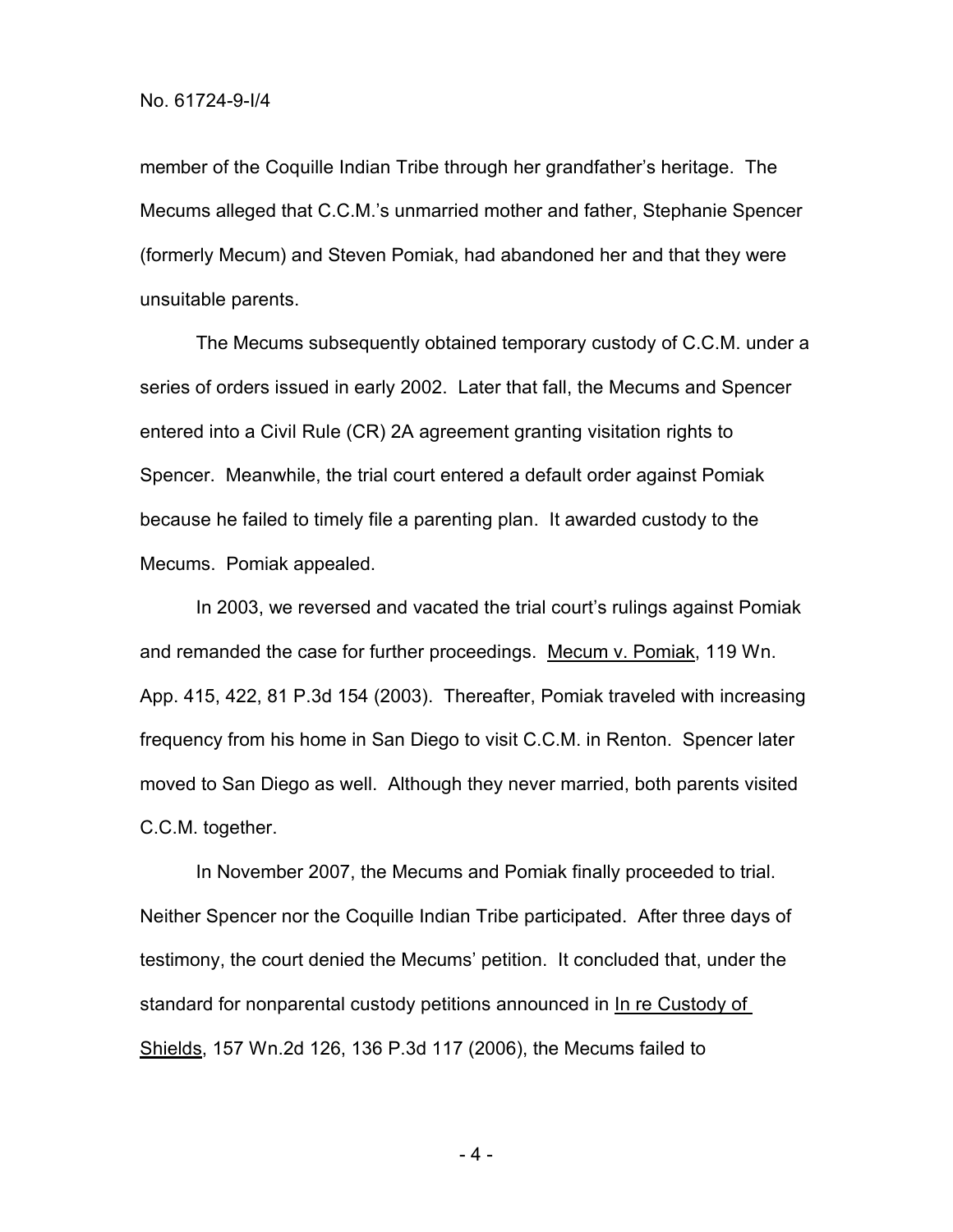demonstrate either that Pomiak was unfit or that his custody of C.C.M. posed an actual detriment to C.C.M.'s growth and development. Although determining to grant custody of C.C.M. to Pomiak, in order to ease C.C.M.'s transition to living permanently with her father in San Diego, the court deferred entry of the decree and directed the parties to coordinate an accelerated visitation schedule.

In March 2008, four months after the trial ended, the Tribe intervened. The Tribe asserted that it had not intervened earlier because it had not received proper notice of the proceedings. The Mecums did not identify C.C.M. as an Indian child in their original petition, but they informed the trial court in their trial brief of her Indian status and stated that the Coquille Tribe had declined to intervene. In 2004, the Mecums had contacted the Tribe to determine whether it would intervene. One of the Tribe's social workers responded in the negative. It is undisputed, however, that the Tribe did not receive notice by registered mail, as both ICWA and Washington law require.

After the Tribe intervened, another one of its social workers evaluated the Mecum and Pomiak homes. She recommended in a written report that C.C.M. remain with the Mecums. The Tribe then moved to present her live testimony. However, the trial court denied this motion on the ground that the Tribe, as an intervenor, was limited to providing "input" in the form of the social worker's written report.

In May 2008, the trial court entered a decree awarding full custody of

- 5 -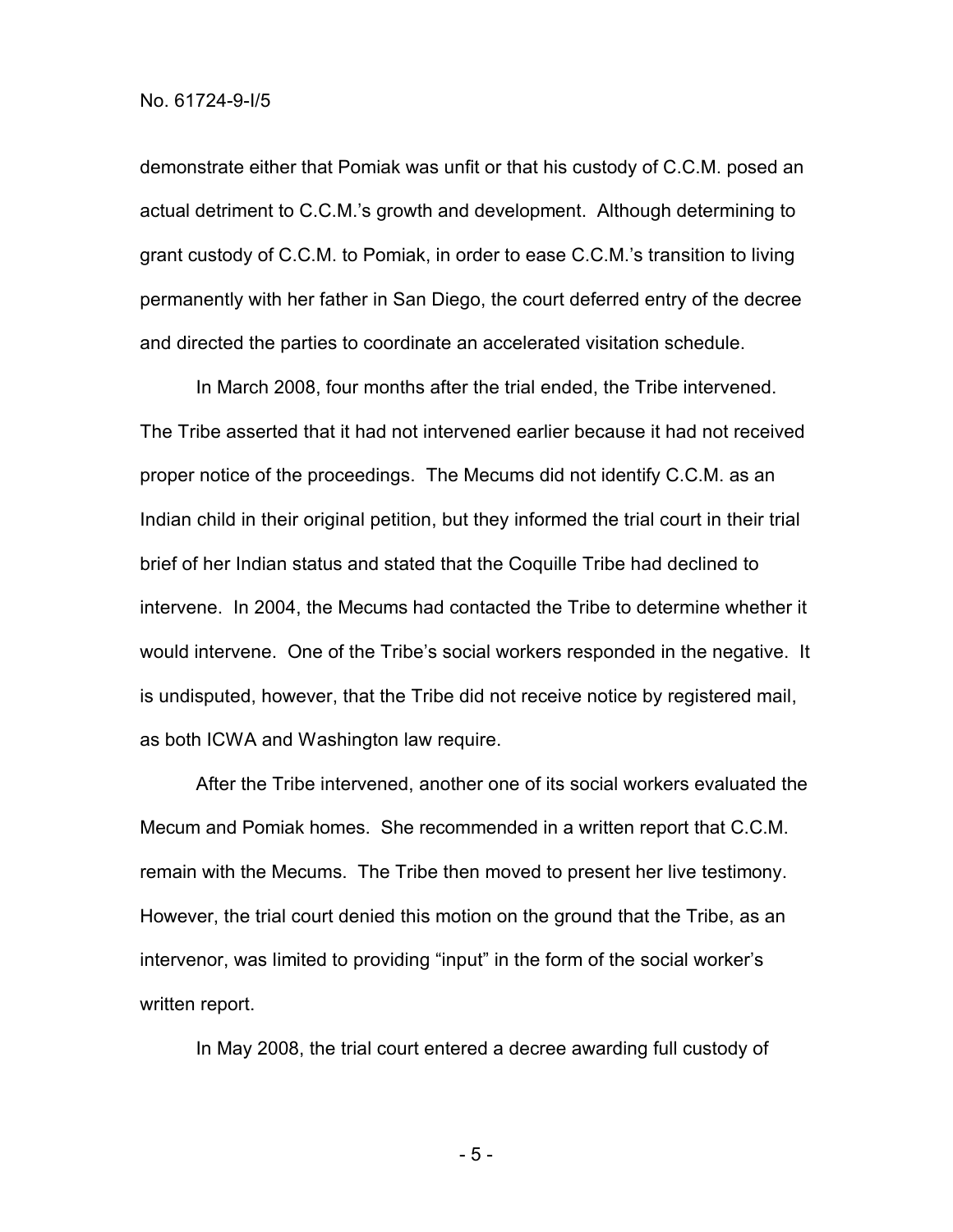C.C.M. to Pomiak. In its written findings of fact and conclusions of law, the trial court concluded that C.C.M. was an Indian child and that ICWA applied, but that Shields nevertheless governed. Even in light of the social worker's report, the court concluded that the evidence did not demonstrate either that Pomiak was unfit to parent or that his custody of C.C.M. posed an actual detriment to her growth and development.

The court also entered a judgment for back child support in the amounts of \$14,000 against Pomiak and \$23,000 against Spencer. The judgment, however, does not contain an attached worksheet reflecting support calculations. Nor does it account for the interest of the Washington Division of Child Support (DCS) in unpaid support installments stemming from an April 16, 2001, California court order that set Pomiak's monthly support obligation at \$212.

The Mecums and the Tribe now appeal from the custody decree. They contend that the proceedings below are invalid because the Tribe did not receive proper notice, as required by ICWA and Washington law, and that the Tribe's limited intervention did not cure the defective notice. The Mecums separately assert that the trial court erred by applying the Shields unfitness/actual detriment standard and that, because Mr. Mecum is C.C.M.'s "Indian custodian," the trial court should have placed her according to her best interests. The Mecums further contend that the trial court erred in entering the

- 6 -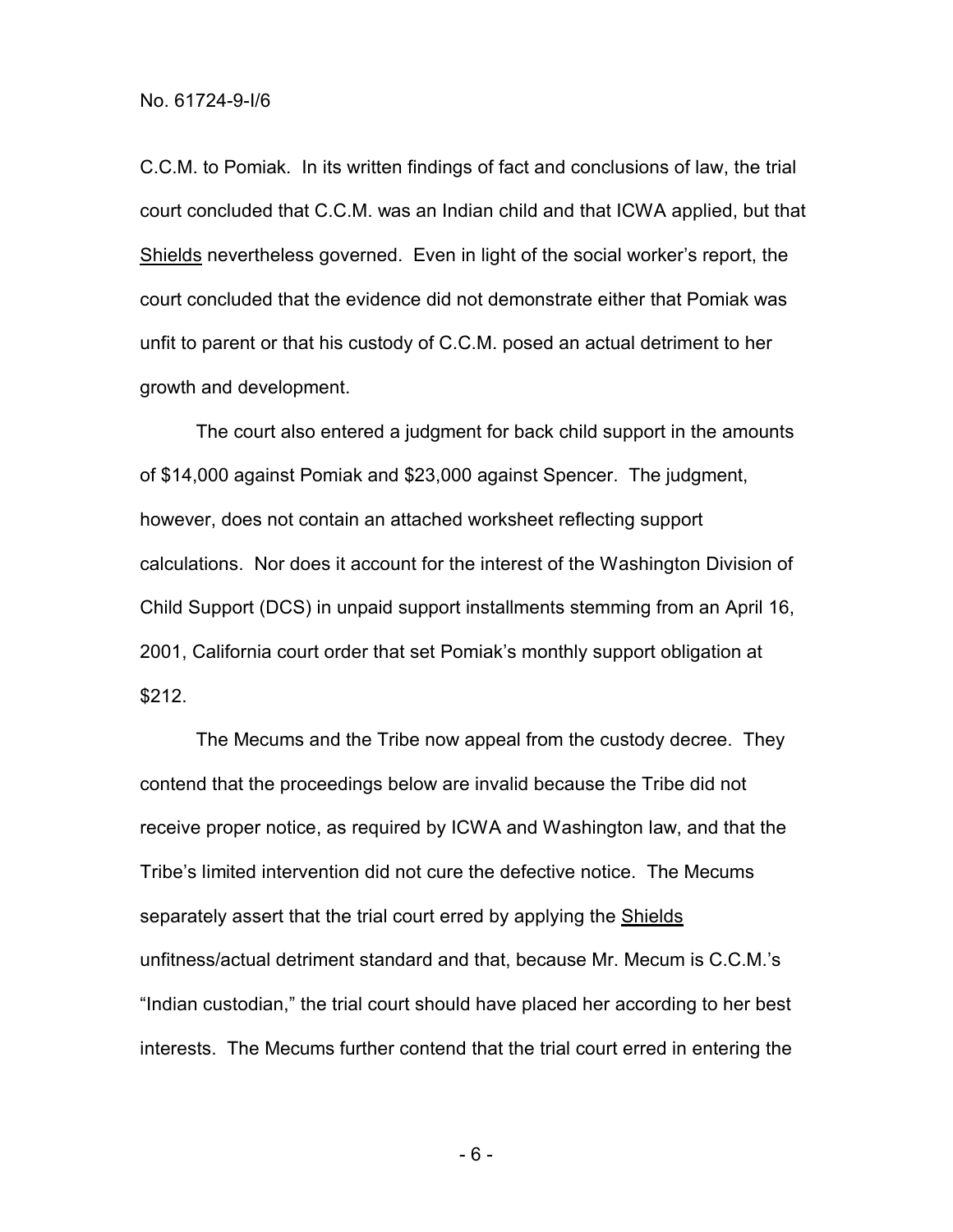judgment for back child support against Pomiak. Both the Mecums and Pomiak request an award of attorney fees.

II

Before resolving the issue of the adequacy of the notice given to the Tribe, we must first address the threshold question of whether ICWA applies in this dispute. The trial court concluded that ICWA does apply because C.C.M. is an Indian child. Issues concerning ICWA's applicability are questions of law that we review de novo. In re Dependency of A.L.W., 108 Wn. App. 664, 669, 32 P.3d 297 (2001).

ICWA applies to child custody proceedings involving Indian children. In re Adoption of M., 66 Wn. App. 475, 478, 832 P.2d 518 (1992). Any unmarried person who is younger than 18 years of age and is an enrolled member of a recognized Indian tribe is an Indian child. 25 U.S.C. § 1903(4). The trial court found that C.C.M. is an enrolled member of the Coquille Indian Tribe, a federally recognized tribe. Because no party has assigned error to this finding, we treat it as a verity on appeal. State v. O'Neill, 148 Wn.2d 564, 571, 62 P.3d 489 (2003). Thus, we accept that C.C.M. is an Indian child.

C.C.M.'s status as an Indian child triggers the application of ICWA pursuant to RCW 26.10.034. But that section does not specify which particular provisions of ICWA are applicable. Thus, we must determine what kind of ICWA child custody proceeding the Mecums initiated when they filed their petition.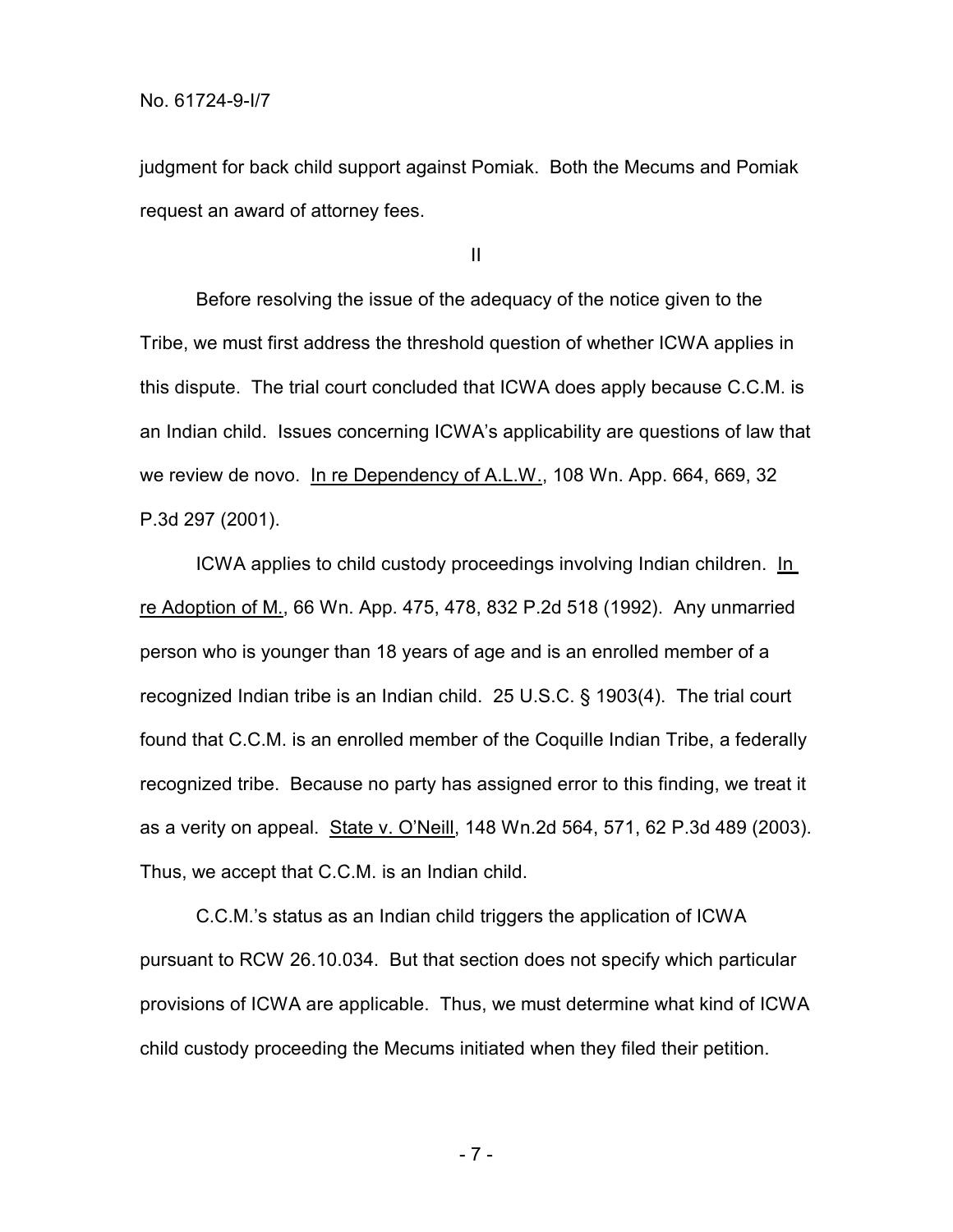ICWA governs four types of custody proceedings: (1) foster care placement; (2) termination of parental rights; (3) preadoptive placement; and (4) adoptive placement. 25 U.S.C. § 1903(1). The Act broadly defines foster care placement as any action that could or does remove "an Indian child from its parent or Indian custodian for temporary placement in a foster home or institution or the home of a guardian or conservator where the parent or Indian custodian cannot have the child returned upon demand, but where the parental rights have not been terminated." 25 U.S.C. § 1903(1)(i). This case is indistinguishable from other cases in which Washington courts have treated grandparents' nonparental custody petitions as actions for foster care placement under ICWA. See In re Interest of Mahaney, 146 Wn.2d 878, 889, 51 P.3d 776 (2002); In re S.B.R., 43 Wn. App. 622, 625, 719 P.2d 154 (1986); accord J.W. v. R.J., 951 P.2d 1206, 1213 (Alaska 1998); In re Custody of A.K.H., 502 N.W.2d 790, 793 (Minn. Ct. App. 1993). Were the Mecums to be granted the relief they seek in their petition, C.C.M. would be "not returnable to [Pomiak] on demand." Mahaney, 146 Wn.2d at 889. Indeed, the Mecums seek to divest Pomiak of his legal right to custody, which ICWA protects. See D.J. v. P.C., 36 P.3d 663, 670 (Alaska 2001); J.W., 951 P.2d at 1213; In re Welfare of W.R.& A.R., 379 N.W.2d 544, 549 (Minn. Ct. App. 1985); In re Adoption of a Child of Indian Heritage, 111 N.J. 155, 181, 543 A.2d 925 (1988); In re Adoption of Baade, 462 N.W.2d 485, 490 (S.D. 1990). Accordingly, we conclude that the Mecums' petition qualifies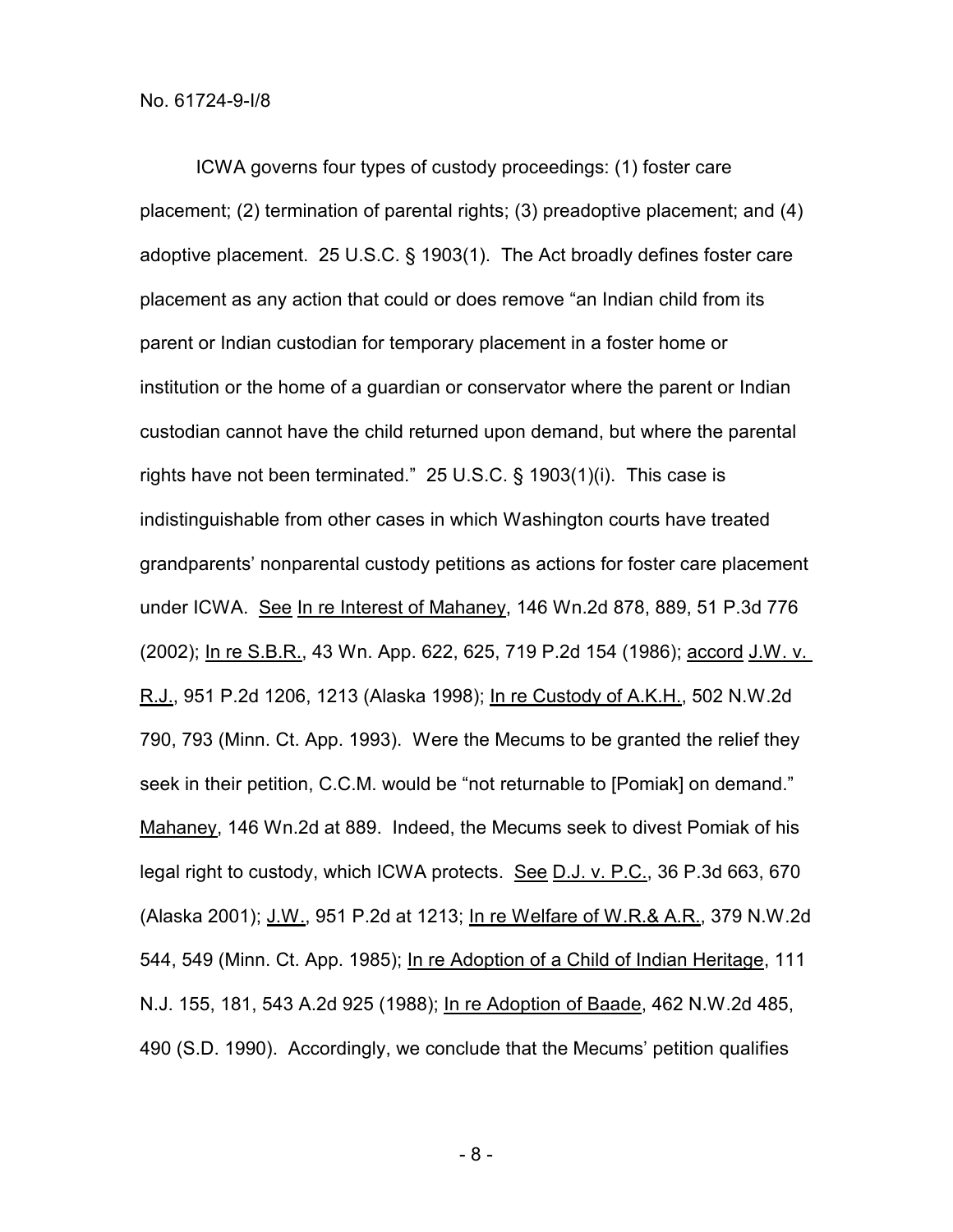as an action for foster care placement under ICWA.

III

We now turn to the issue of notice to the Tribe. In 1978, when Congress enacted ICWA, it recognized that tribes have a special interest in Indian children: "[T]here is no resource that is more vital to the continued existence and integrity of Indian tribes than their children." 25 U.S.C. § 1901(3). Before ICWA's passage, state child welfare agencies removed Indian children from their birth families at disproportionately high rates as compared to non-Indian children, most often placing them in non-Indian settings. That practice endangered Indian culture, as it interfered with the "'transmission of [ ] tribal heritage'" to future generations of Indians. Mississippi Band of Choctaw Indians v. Holyfield, 490 U.S. 30, 34, 109 S. Ct. 1597, 104 L. Ed. 2d 29 (1989) (quoting Hearings on S. 1214 before the Subcommittee on Indian Affairs and Public Lands of the House Committee on Interior and Insular Affairs, 95th Cong., 2d Sess., at 193 (1978)). Congress sought to counteract that trend and to "promote the stability and security of Indian tribes and families" by establishing minimum substantive and procedural standards for the removal of Indian children from their families. 25 U.S.C. § 1902. See also In re Adoption of Crews, 118 Wn.2d 561, 567, 825 P.2d 305 (1992) (citing Holyfield, 490 U.S. at 32).

Prominent among these procedural safeguards is the requirement that an interested tribe receive notice of a state court child custody proceeding. ICWA

- 9 -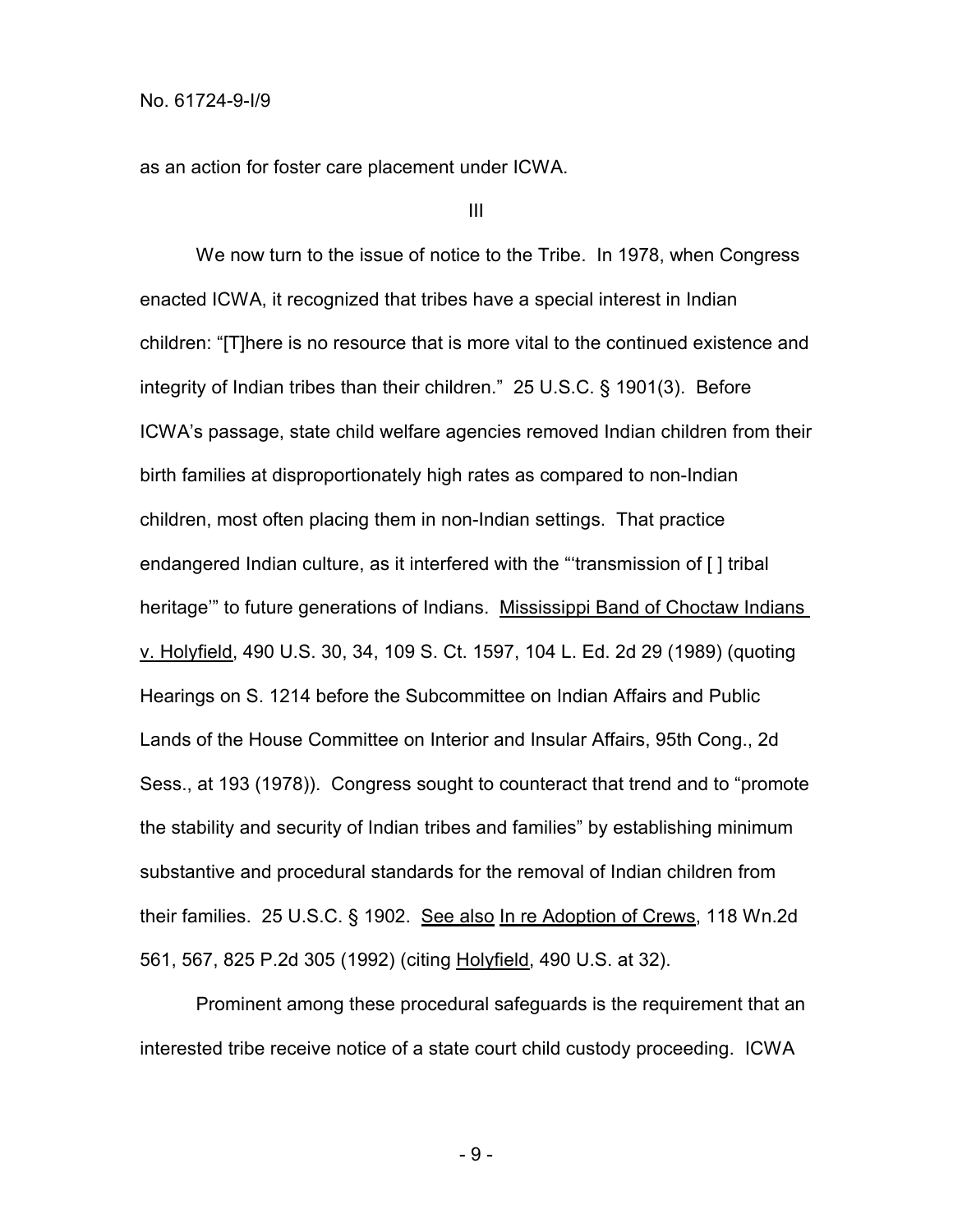## mandates that

[i]n any involuntary proceeding in a State court, where the court knows or has reason to know that an Indian child is involved, the party seeking the foster care placement of . . . an Indian child shall notify the parent or Indian custodian and the Indian child's tribe, by registered mail with return receipt requested, of the pending proceedings and of their right of intervention.

25 U.S.C. § 1912(a). Washington's nonparental custody statute has a parallel notice provision. See RCW 26.10.034(b). We have previously held that a trial court has an independent responsibility to ensure proper notice to an interested tribe. In re Dependency of T.L.G., 126 Wn. App. 181, 192, 108 P.3d 156 (2005). Further, an interested tribe may intervene at any point in a proceeding for the foster care placement of an Indian child. 25 U.S.C. § 1911(c). It is wellestablished that the failure to provide proper notice or to allow a tribe to intervene constitute grounds to invalidate the child custody proceeding. 25 U.S.C. § 1914; T.L.G., 126 Wn. App. at 192-93.

It is undisputed that the Tribe did not receive proper notice. Notice is critical to ensure that a tribe will have the opportunity to assert its rights independently of the other parties involved in the child custody proceeding. T.L.G., 126 Wn. App. at 191. Without notice, the Tribe's rights under ICWA are "meaningless," making remand necessary. T.L.G., 126 Wn. App. at 191 (citing In re Kahlen W., 233 Cal. App. 3d 1414, 1421, 285 Cal. Rptr. 507 (1991)).

Pomiak maintains, however, that the lack of proper notice is not fatal to the decree. We have recognized that flawed notice may not require remand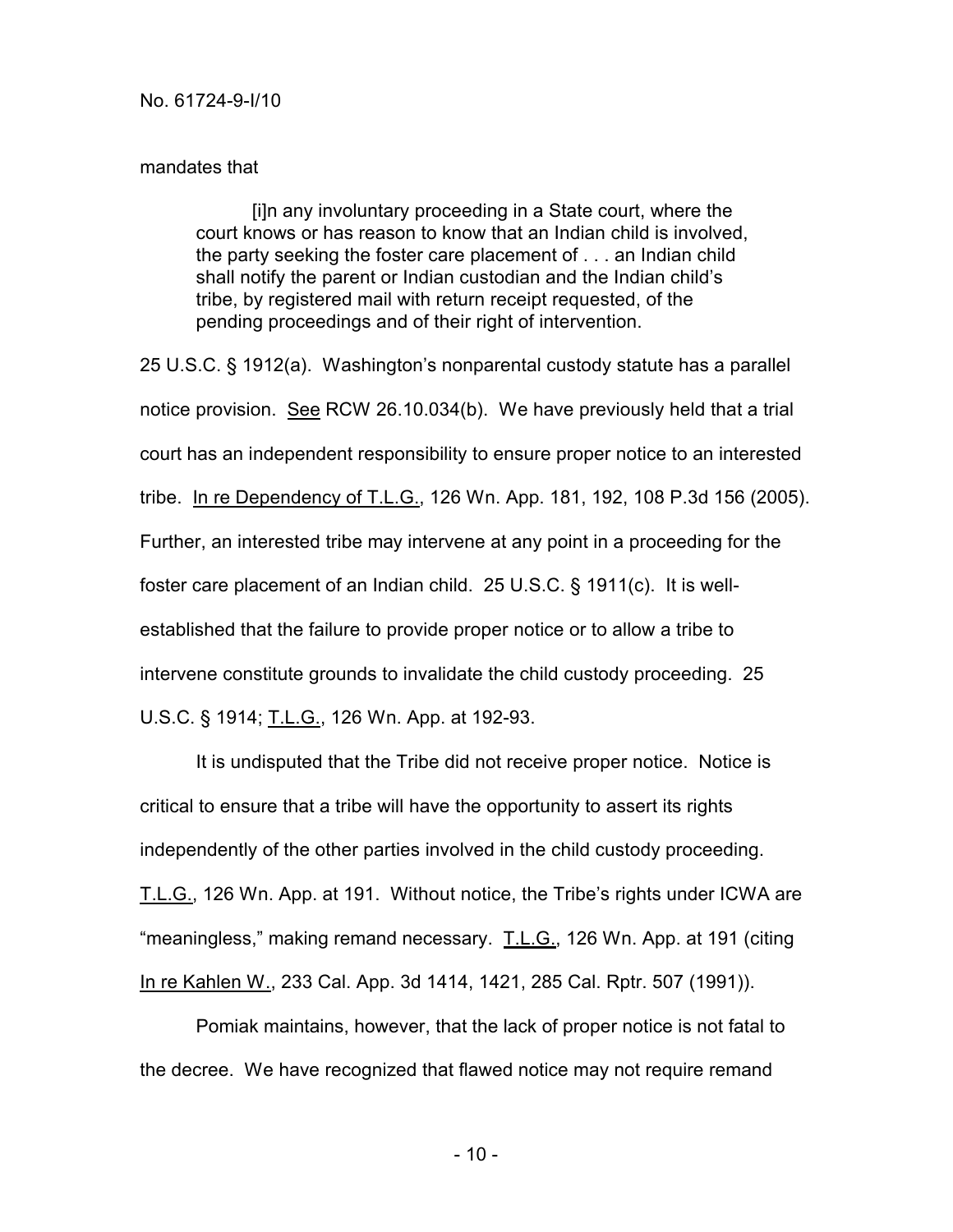when a tribe "'has participated in the proceedings or expressly indicated that it has no interests in the proceedings." In re Dependency of E.S., 92 Wn. App. 762, 771, 964 P.2d 404 (1998) (quoting In re Welfare of M.S.S., 86 Wn. App. 127, 134, 936 P.2d 36 (1997)). Pomiak contends both that the Tribe waived its rights and that its later intervention cured the defective notice. We disagree.

Contrary to Pomiak's assertion, we may not infer that the Tribe expressly waived its right to intervene in 2004 when its social worker declined involvement. As the Alaska Supreme Court has held, only an individual or body authorized to take a legally binding position on behalf of a tribe may waive a tribe's rights under ICWA. In re J.M., 718 P.2d 150, 154 (Alaska 1986). Because nothing in the record indicates that the social worker was so authorized, we cannot conclude that the Tribe expressly waived its right to intervene.

Nor did the Tribe's limited intervention cure the problem of defective notice. Because tribes have independent interests in Indian children, they "must be allowed to participate in hearings in which [the values protected by ICWA] are significantly implicated." S.B.R., 43 Wn. App. at 626. In light of the relatively small size of the Coquille Tribe<sup>1</sup> and ICWA's policy goals, the Tribe has an understandably strong, independent interest in this matter. It must be allowed to fully participate. Further, an intervening party has the right to participate in the principal action to the same extent as the original parties. Dumas v. Gagner,

- 11 -

<sup>1</sup> The Tribe's counsel represented at oral argument that there are currently 867 members of the Coquille Tribe.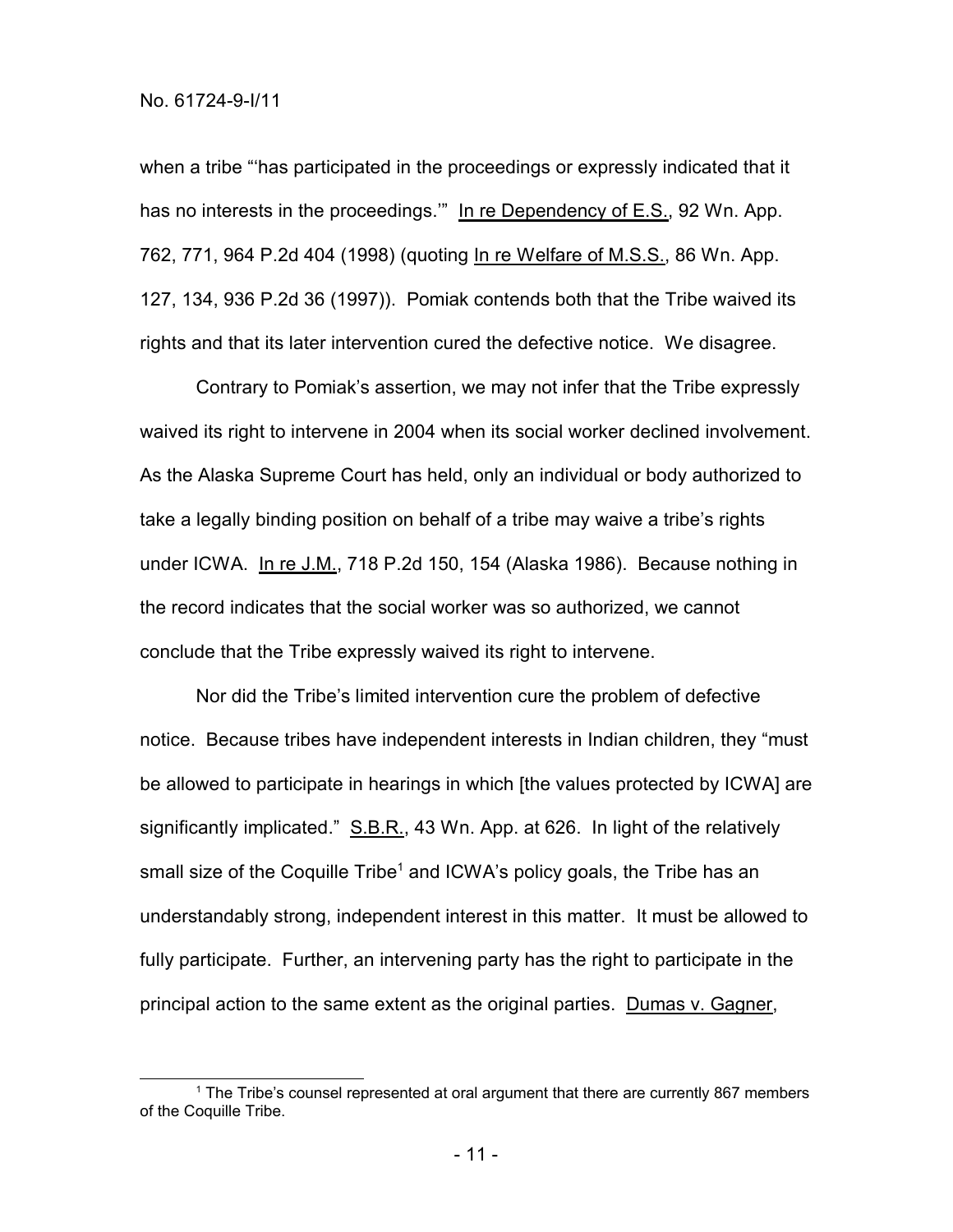137 Wn.2d 268, 295 n.98, 971 P.2d 17 (1999) (citing 3A Lewis H. Orland & Karl B. Tegland, Washington Practice: Rules Practice 612 (4th ed.1992). Although the Tribe was allowed to introduce the social worker's report into evidence, it did not have the opportunity to examine witnesses. Therefore, it did not enjoy the same right of participation as the original parties, making its intervention inadequate to cure the defective notice. Accordingly, remand for a new trial is required.

IV

Also before us is the issue of what legal standard the trial court should apply on remand. That, too, is a question of law that we review de novo. In re Dependency of T.L.G., 139 Wn. App. 1, 16, 156 P.3d 222 (2007). The Mecums assert that the trial court should place C.C.M. according to her "best interests." We disagree.

ICWA does not require that courts place Indian children involved in involuntary custody proceedings according to their best interests. On the contrary, the Act requires much more than a showing that it would be in a child's best interest to be removed from a parent's custody in an action for foster care placement. ICWA requires a showing by clear and convincing evidence that "continued custody of the child by the parent or Indian custodian is likely to result in serious emotional or physical damage to the child." 25 U.S.C. § 1912(e). The Bureau of Indian Affairs' (BIA) Guidelines for State Courts; Indian

- 12 -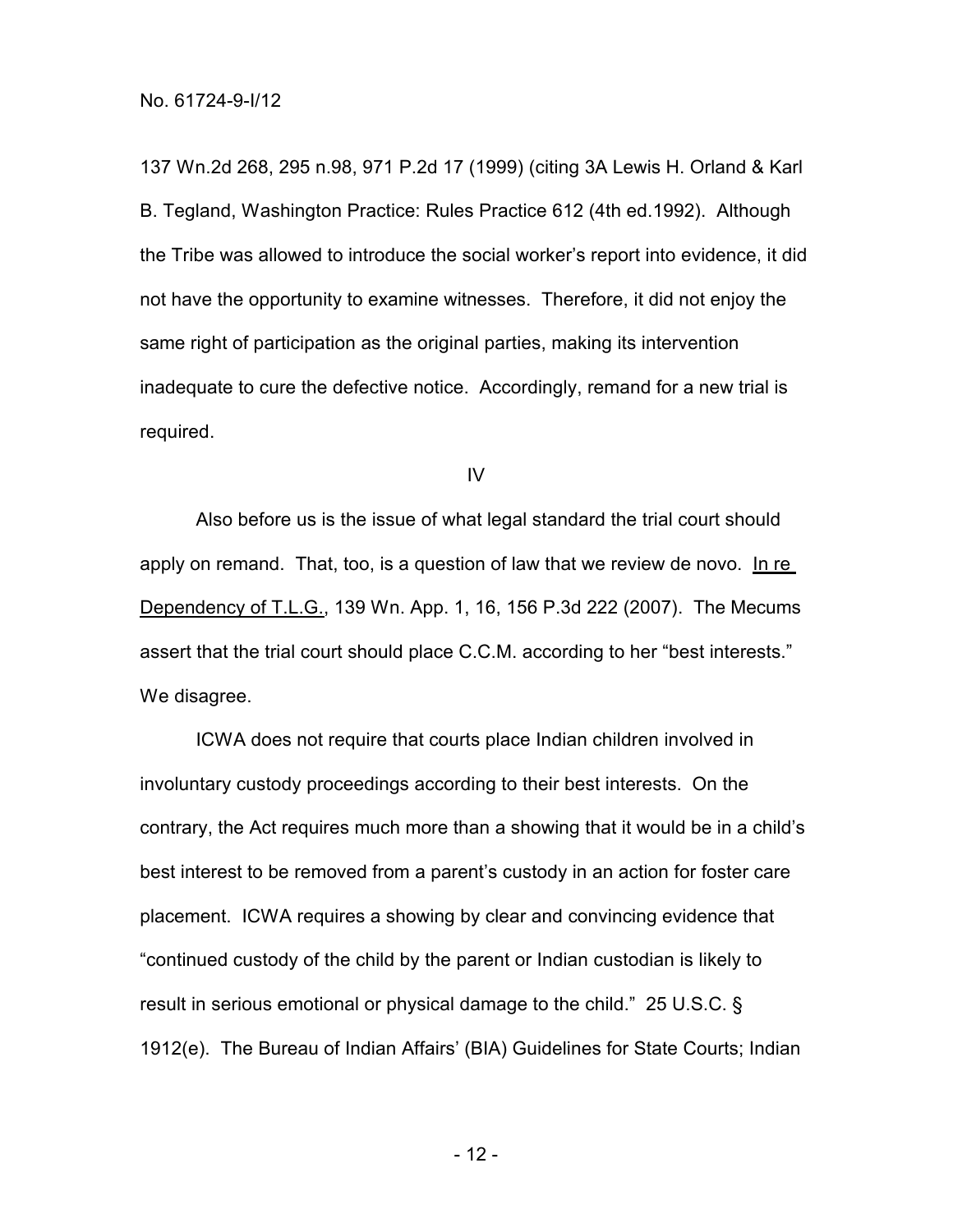Child Custody Proceedings, 44 Fed. Reg. 67,584 (Nov. 26, 1979), further buttress the conclusion that "best interests" is not the governing standard in proceedings for foster care placement. There, the BIA explained that "[a] child may not be removed simply because there is someone else willing to raise the child who is likely to do a better job or that it would be 'in the bests interests of the child' for him or her to live with someone else." 44 Fed. Reg. at 67,593. Accordingly, we reject the Mecums' contention that ICWA requires the trial court to place C.C.M. according to her best interests.

The Mecums also argue that because Mr. Mecum is C.C.M.'s Indian custodian, he possesses the same right to custody of C.C.M. as does her father. Again, we disagree.

An Indian custodian is "any Indian person who has legal custody of an Indian child under tribal law or custom or under State law or to whom temporary physical care, custody, and control has been transferred by the parent of such child." 25 U.S.C. § 1903(6). The trial court did not make a finding concerning Mr. Mecum's alleged status as an Indian custodian. But the record indicates that he is. He testified that he is part Native American and has represented that he is an enrolled member of the Coquille Tribe. Pursuant to the series of orders issued after the Mecums filed their petition and the CR 2A agreement, he had physical custody of C.C.M. Hence, we accept that Mr. Mecum is C.C.M.'s Indian custodian.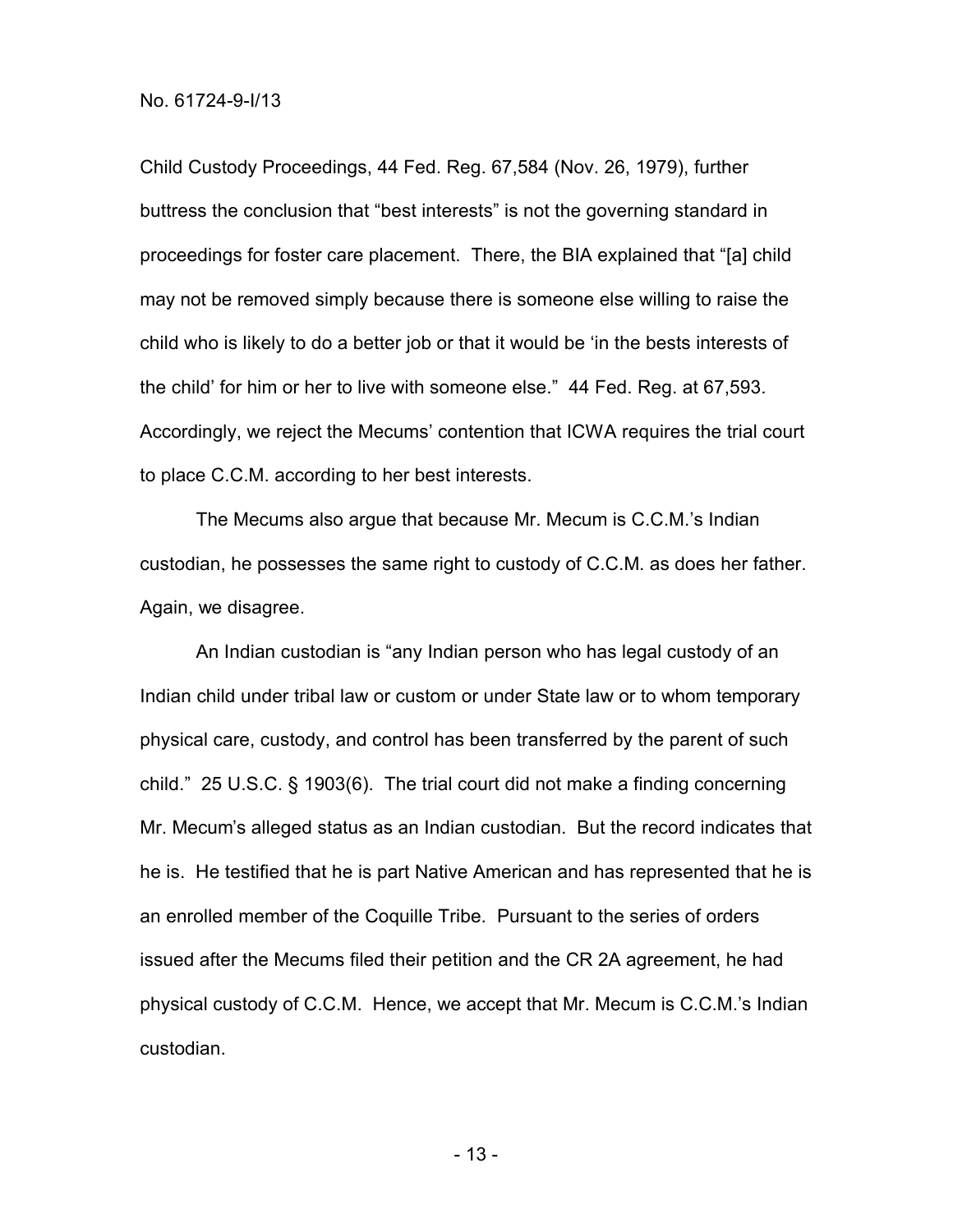As an Indian custodian, Mr. Mecum enjoys favored status under ICWA. The Act refers to parents and Indian custodians in the same breath and extends the same rights and protections to parents and Indian custodians alike in a variety of contexts.<sup>2</sup> In an action for foster care placement such as that herein, ICWA expresses no preference for placement of an Indian child with a parent over an Indian custodian, or vice versa, making it problematic to adjudicate the rights of the coequal parties. Because ICWA applies reciprocally between a parent and Indian custodian, the enforcement of one party's rights necessarily jeopardizes those of the other.

Whether ICWA supplies the governing legal standard in a nonparental custody dispute between parties who are coequals under ICWA is a matter of first impression in Washington. In resolving this issue, we find persuasive the Alaska Supreme Court's reasoning in J.W. v. R.J., 951 P.2d 1206 (Alaska 1998). There, the court held that state law, not ICWA, governed a nonparental custody dispute between a putative Indian custodian and a parent. The court restricted ICWA's application to "disputes between persons having favored status—parents and Indian custodians—and others who are neither parents nor Indian custodians" because the Act does not express a preference for custodians or parents. J.W., 951 P.2d at 1215. Doing so was consistent with

<sup>&</sup>lt;sup>2</sup> See, e.g., 25 U.S.C. § 1911(c) (granting Indian custodians the right to intervene in child custody proceedings); 25 U.S.C. § 1912(a) (requiring notice be given to parents and Indian custodians in child custody proceedings); 25 U.S.C. § 1912(e), (f) (affording same substantive protections to parents and Indian custodians in proceedings for foster care placement and termination of parental rights); 25 U.S.C. § 1914 (granting parents and Indian custodians alike the right to petition a court to invalidate child custody proceedings in violation of ICWA).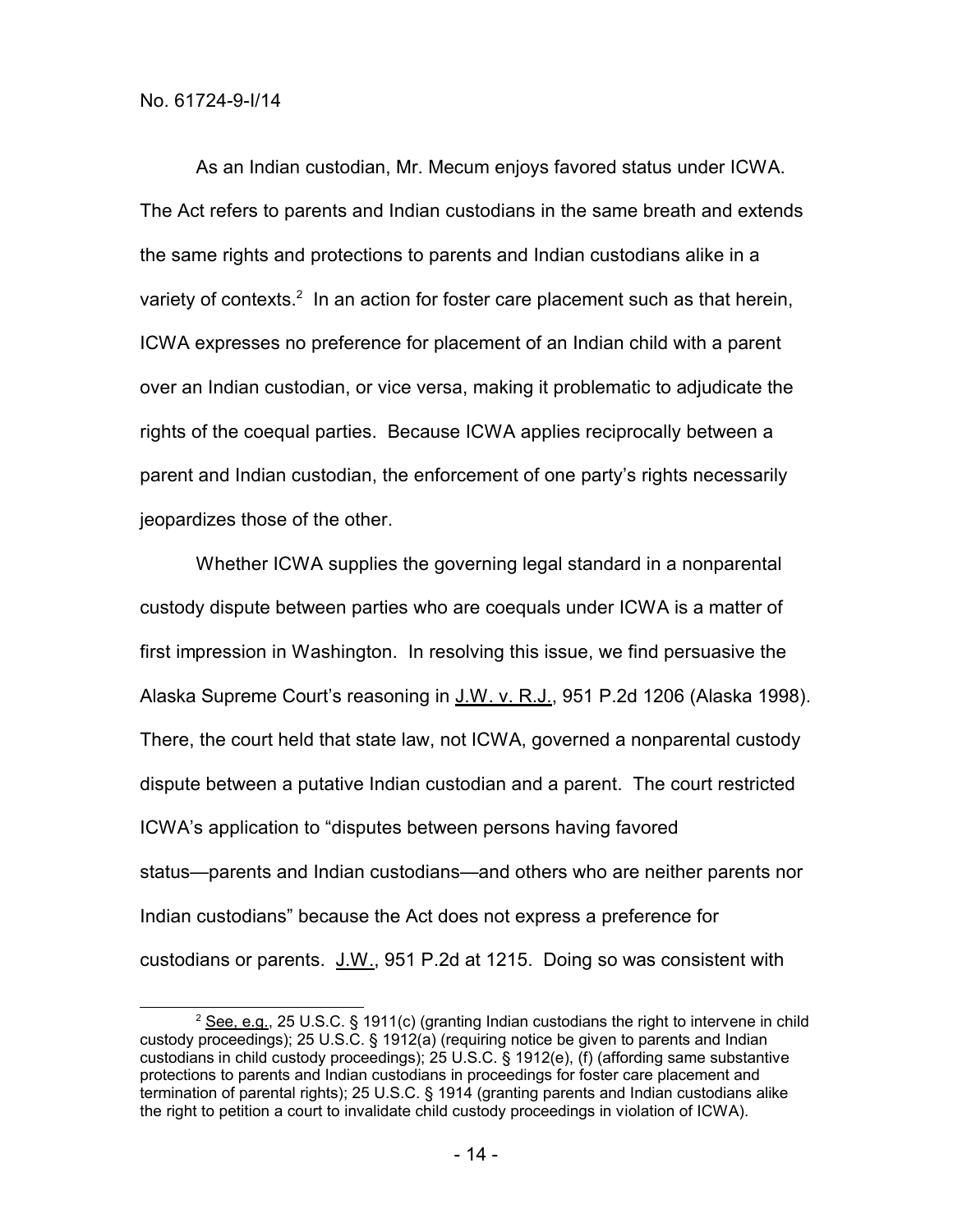ICWA, the court reasoned, because the Act "does not clearly express a policy that forbids the state from applying a preference for the claim of the biological parent whose rights have not been terminated." J.W., 951 P.2d at 1215 n.17.

In D.J. v. P.C., 36 P.3d 663 (Alaska 2001), the court subsequently expounded on its rationale for relying on state law in a contest between coequals under ICWA. There, it explained that whether a court awards custody to a parent or to an Indian custodian, it "would be effecting a removal of 'an Indian child from its parent or Indian custodian' and so vindication of one party's rights would directly and proportionally impair the rights of the opposing party." D.J., 36 P.3d at 671-72 (quoting 25 U.S.C. § 1903(1)(i)). Because ICWA treats parents and Indian custodians equally, it is essentially rendered moot in disputes between them.  $D.J.$ , 36 P.3d at 671 (citing  $J.M.$ , 951 P.2d at 1215). The court further explained that its decision rested in part on ICWA's mandate under 25 U.S.C. section 1921 that when a state or federal law affords greater protection to a favored status party than does ICWA, "that law should be applied." D.J., 36 P.3d at 672. Since ICWA yielded no preference between an Indian custodian and a parent, whereas state law "provided higher standards" of protection for the parent's custody interests, the court concluded that state law should apply. D.J., 36 P.3d at 672.

For the same reasons, we hold that Washington law governs this custody dispute. Were section 1912(e) of ICWA to apply, respect for Mr. Mecum's rights

- 15 -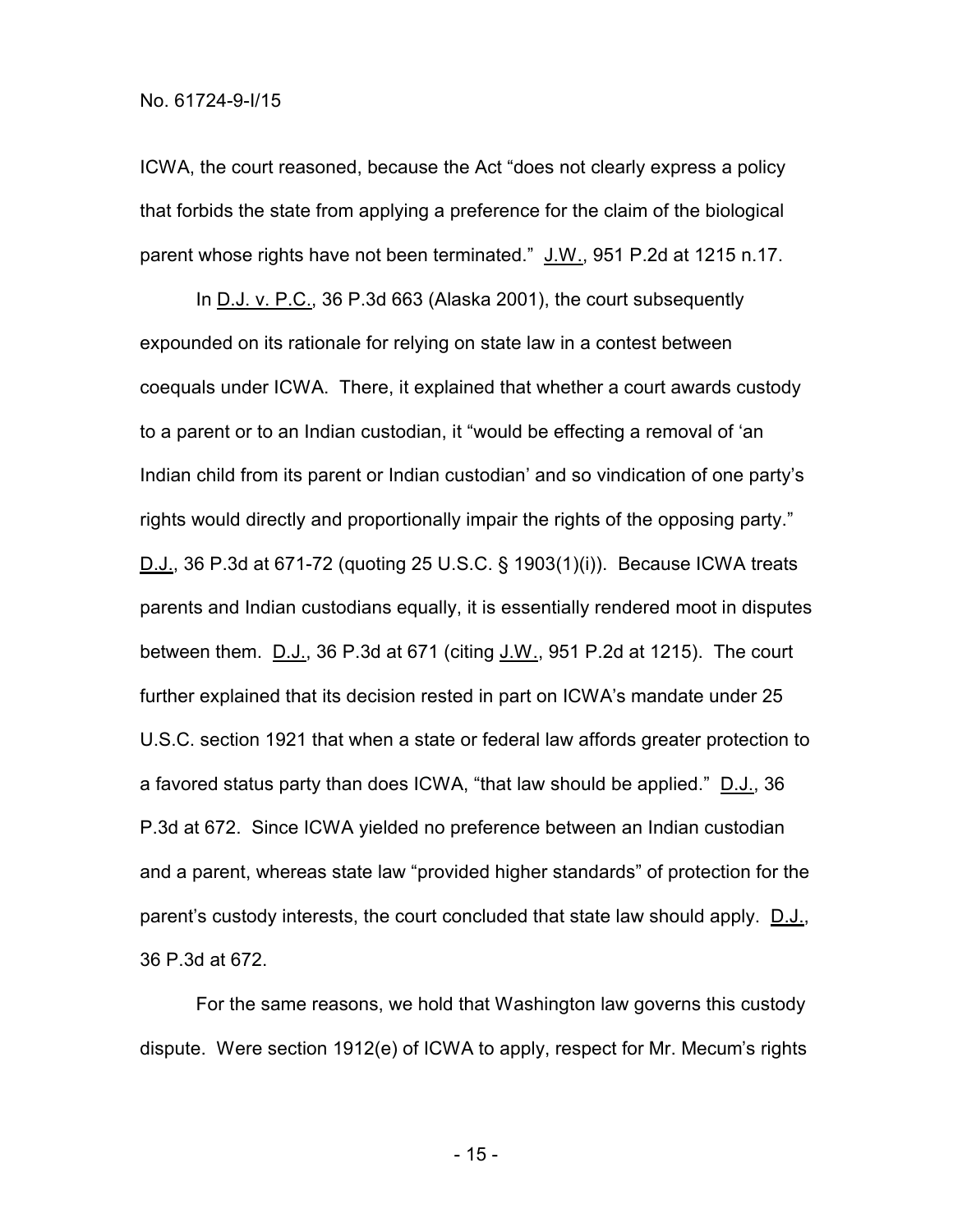would necessarily come at the expense of Pomiak's rights, and vice versa. Any award of custody in this situation would effect the removal of an Indian child from the custody of a party accorded favored status under ICWA. Such a scenario is at odds with ICWA's treatment of Indian custodians and parents as coequals.

Further, ICWA requires that when state or federal law affords more protection to a parent or to an Indian custodian than does ICWA, that law shall apply. 25 U.S.C. § 1921. A parent has a constitutionally protected right to the custody of his or her children. Troxel v. Granville, 530 U.S. 57, 63, 120 S. Ct. 2054, 147 L. Ed. 2d 49 (2000). The decision in Shields reflects a presumption in favor of parental custody. Under Shields, a nonparent may interfere with a parent's right to custody of his or her child only by demonstrating either that the opposing parent is unfit or that placement with an otherwise fit parent would pose an actual detriment to the child's growth and development. 157 Wn.2d at 142–43. Because the Shields standard contains a preference for parental custody over nonparental custody it provides greater protection to the parent in this context than does ICWA. Accordingly, Shields sets forth the proper standard for resolution of these disputes.

V

We must also clarify the evidentiary standard the trial court should apply on remand. Chapter 26.10 RCW does not specify a nonparent's burden of proof. At trial, the court weighed the Mecums' claims according to a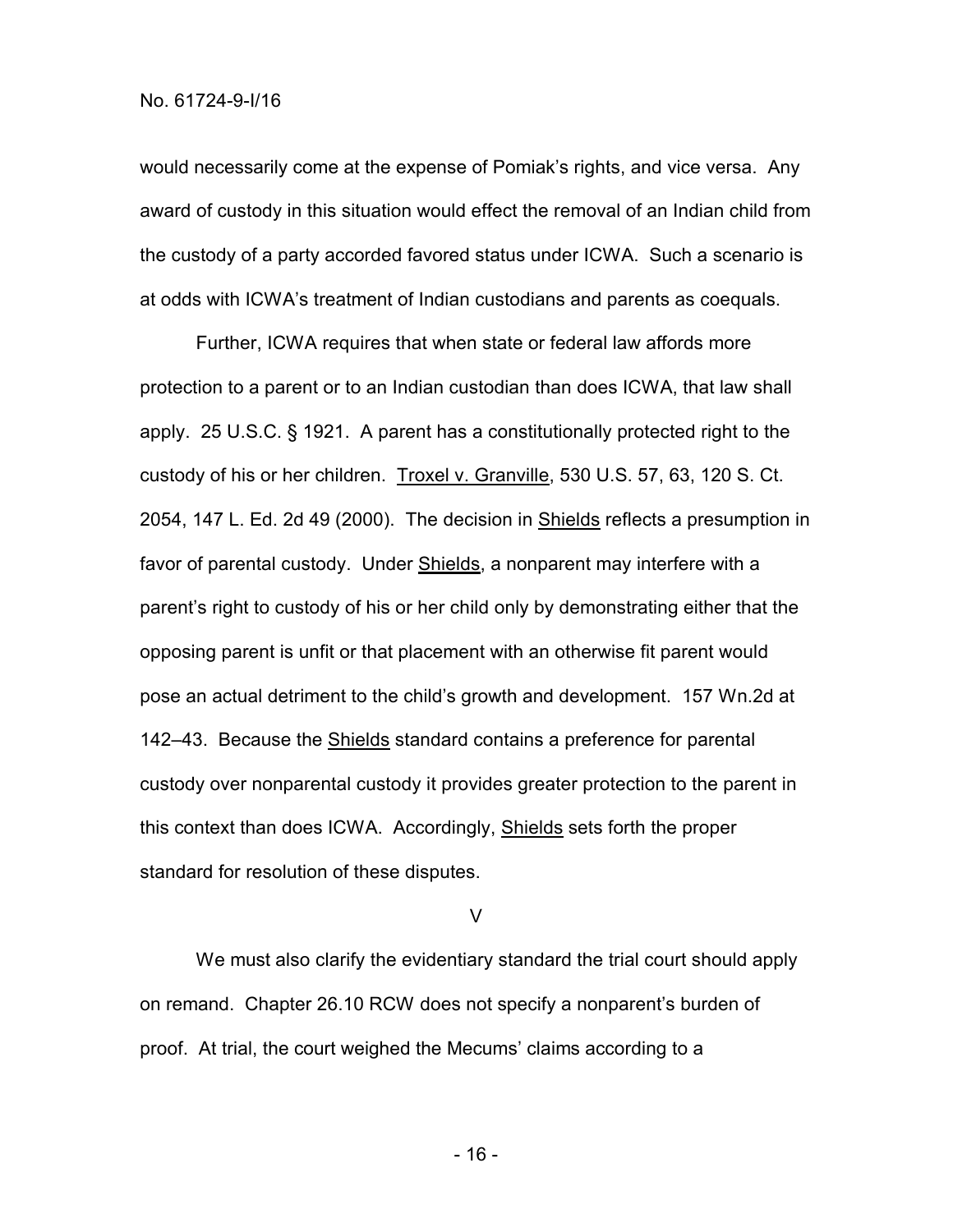preponderance of the evidence standard. $3$  Use of a different standard, however, is required.

The minimum evidentiary standard to be applied to a particular claim "is based upon the nature of the interest at stake—the interest which is subject to erroneous deprivation if a mistake is made." Bang D. Nguyen v. Dep't of Health, Med. Qual. Assur. Comm'n, 144 Wn.2d 516, 523–24, 29 P.3d 689 (2001). The applicable evidentiary standard reflects the degree of certainty that the trier of fact must have about the accuracy of its factual conclusions in a specific adjudication. Nguyen, 144 Wn.2d at 524 (quoting Addington v. Texas, 441 U.S. 418, 423, 99 S. Ct. 1804, 60 L. Ed. 2d 323 (1979)). "Thus, the more important the decision, the higher the burden of proof." Nguyen, 144 Wn.2d at 524.

At the low end of the protective spectrum is the preponderance of the evidence standard traditionally used in civil actions for damages, in which litigants "'share the risk of error in roughly equal fashion'" because society has minimal interest in the outcome of these private disputes. Nguyen, 144 Wn.2d at 524 (quoting Addington, 441 U.S. at 423). At the high end is the beyond-areasonable-doubt standard applied in criminal cases, in which the accused's and society's interests in avoiding wrongful convictions is so great that the standard of proof is "'designed to exclude as nearly as possible the likelihood of an erroneous judgment." Nguyen, 144 Wn.2d at 524 (quoting Addington, 441 U.S.

 $3$  At the May 2008 hearing, the court remarked that "[t]hese petitioners couldn't make their case on the lowest possible burden of proof, which is preponderance of the evidence."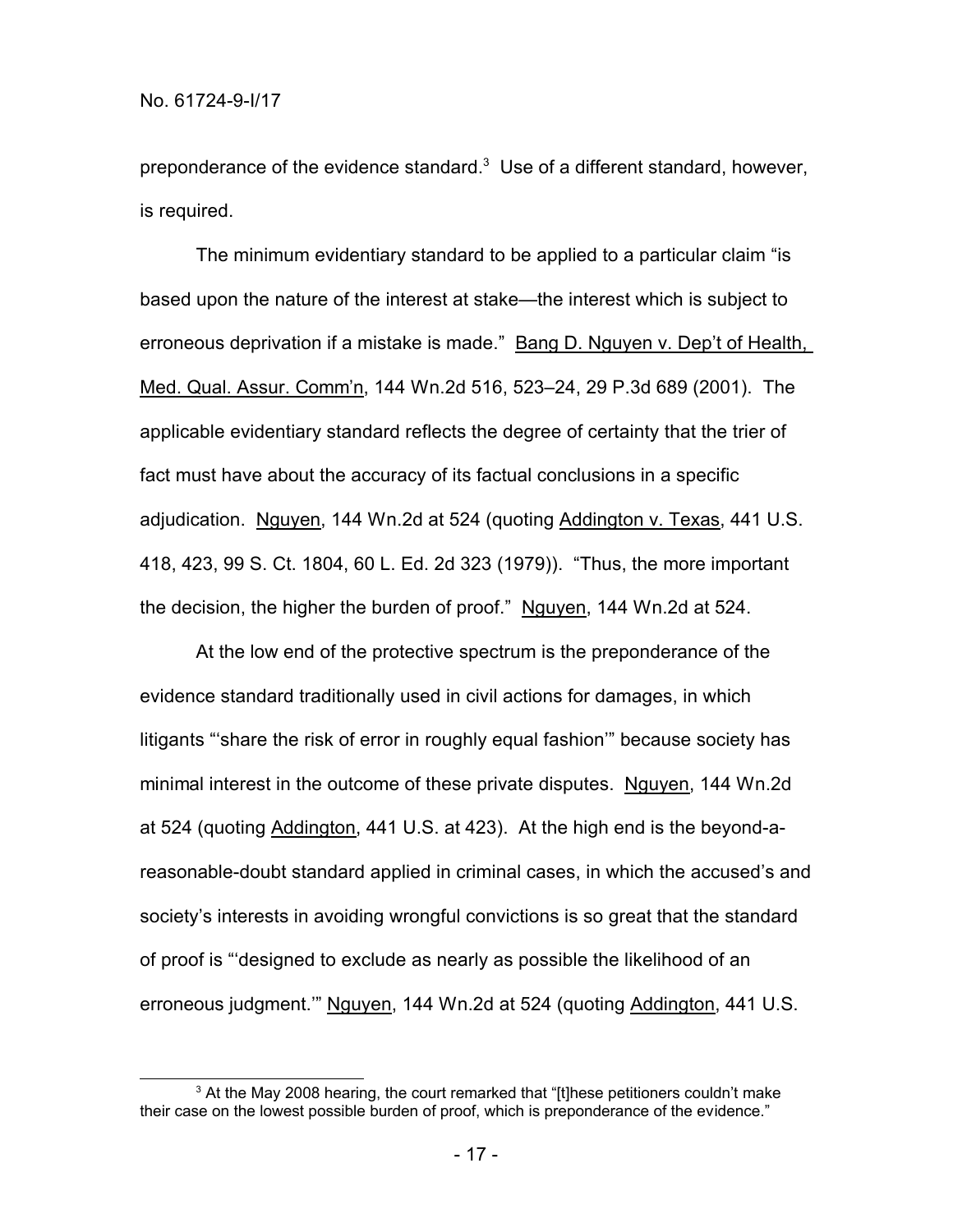at 423). When the interests at stake in a lawsuit are more significant than a money judgment but less consequential than a deprivation of individual liberty, courts must apply an intermediate evidentiary standard that requires "'clear,' 'cogent,' 'unequivocal,' and/or 'convincing'" proof. Nguyen, 144 Wn.2d at 524–25 (quoting Addington, 441 U.S. at  $424$ ).<sup>4</sup> Keeping in mind this proportional relationship between the gravity of the interest at stake and the stringency of the evidentiary burden, we consider the nature of Pomiak's interest in the custody of C.C.M. at stake herein.

"Parents have a constitutional right to the custody, care, and control of their children." In re Custody of A.C., No. 79938-5, slip op. at 1 (Wash. Feb. 5, 2009) (J.M. Johnson, J. concurring). Pomiak, as a natural parent, has a fundamental liberty interest in his custody and care of C.C.M. In re Custody of Smith, 137 Wn.2d 1, 13-14, 969 P.2d 21 (1998), aff'd sub nom., Troxel, 530 U.S. 57; accord Santosky v. Kramer, 455 U.S. 745, 753, 102 S. Ct. 1388, 71 L. Ed. 2d 599 (1982). Accordingly, we must "take into consideration . . . [his] constitutionally protected priority right to" custody of C.C.M. Mecum, 119 Wn. App. at 419 (citing In re Custody of Nunn, 103 Wn. App. 871, 883-84, 14 P.3d 175 (2000)).

A natural parent's custody interests are so important that a court may award custody to a nonparent in only two very limited circumstances:

<sup>4</sup> Examples of cases in which the intermediate standard of clear and convincing evidence is required include civil commitment, defamation, and medical disciplinary proceedings. Nguyen, 144 Wn.2d at 525.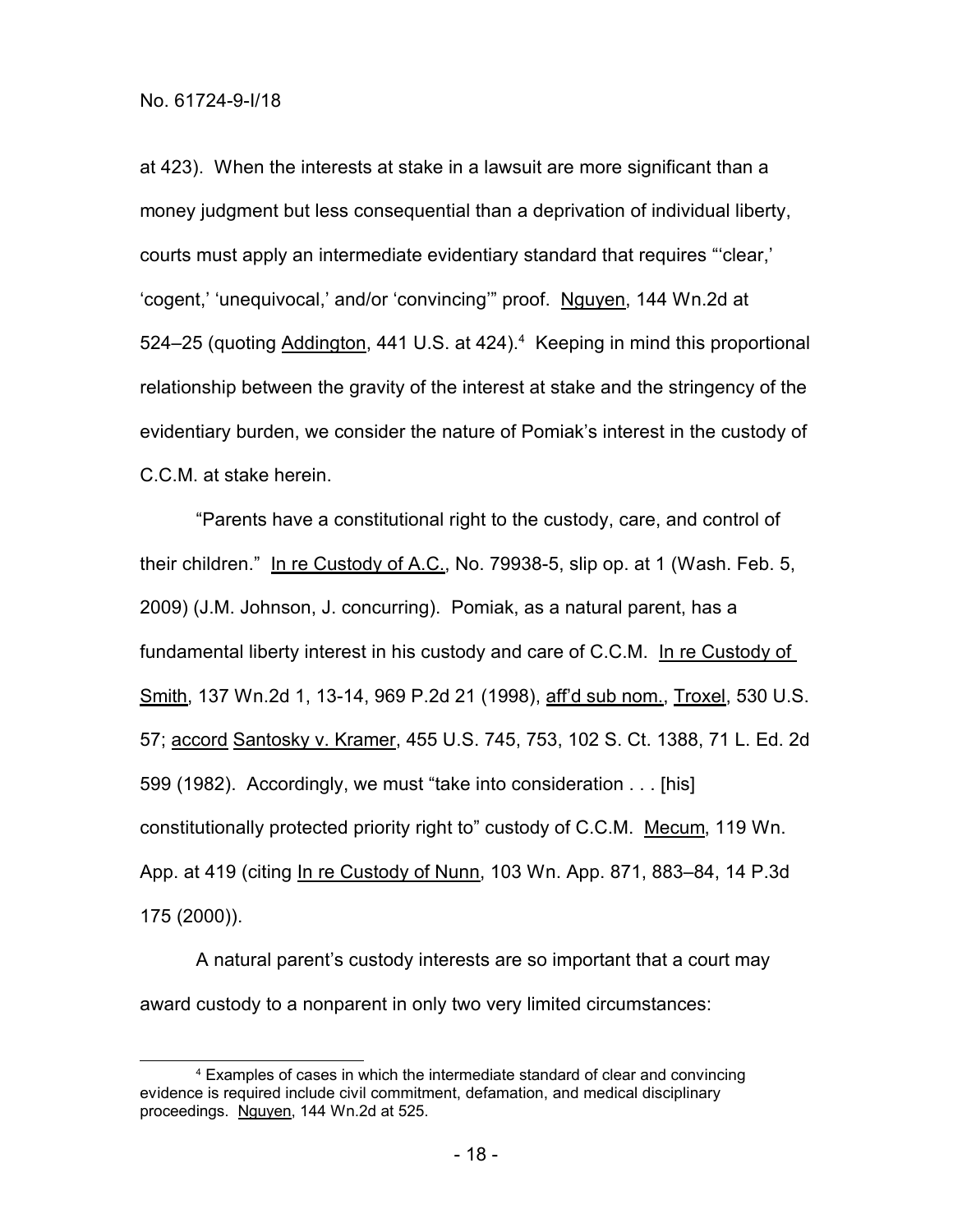if a parent is either unfit or if placement with that parent would result in actual detriment to the child. Under the detriment standard the nonparent has a heightened burden to establish that actual detriment to the child's growth and development will occur if the child is placed with the parent, consistent with the constitutional mandate of deference to parents in these circumstances.

Shields, 157 Wn.2d at 128. This burden is so substantial that, when properly applied, it will be met in only "extraordinary circumstances." Shields, 157 Wn.2d at 145 (quoting In re Marriage of Allen, 28 Wn. App. 637, 649, 626 P.2d 16 (1981)). As was recognized long ago, "that [a child] might be better educated, and better clothed, and have a more pleasant home with some one else than the parent can have no weight with the court as against the natural rights of the parent." In re Neff, 20 Wash. 652, 655, 56 P. 383 (1899). A nonparent's capacity to provide a superior home environment to that which a parent can offer is not enough to outweigh the deference that is constitutionally owed to a natural, fit parent. Shields, 157 Wn.2d at 144. Further, "the paramount goal of child welfare legislation is to reunite the child with his or her legal parents, if reasonably possible." In re Dependency of J.H., 117 Wn.2d 460, 476, 815 P.2d 1380 (1991).

In light of the strong preference for parental custody, we also consider the consequences of a decree awarding custody to a nonparent. Such an award confers on the nonparental custodian the legal power to "determine the child's upbringing" to the exclusion of the natural parent. RCW 26.10.170. A nonparental custody decree is also permanent, as it may be modified only if the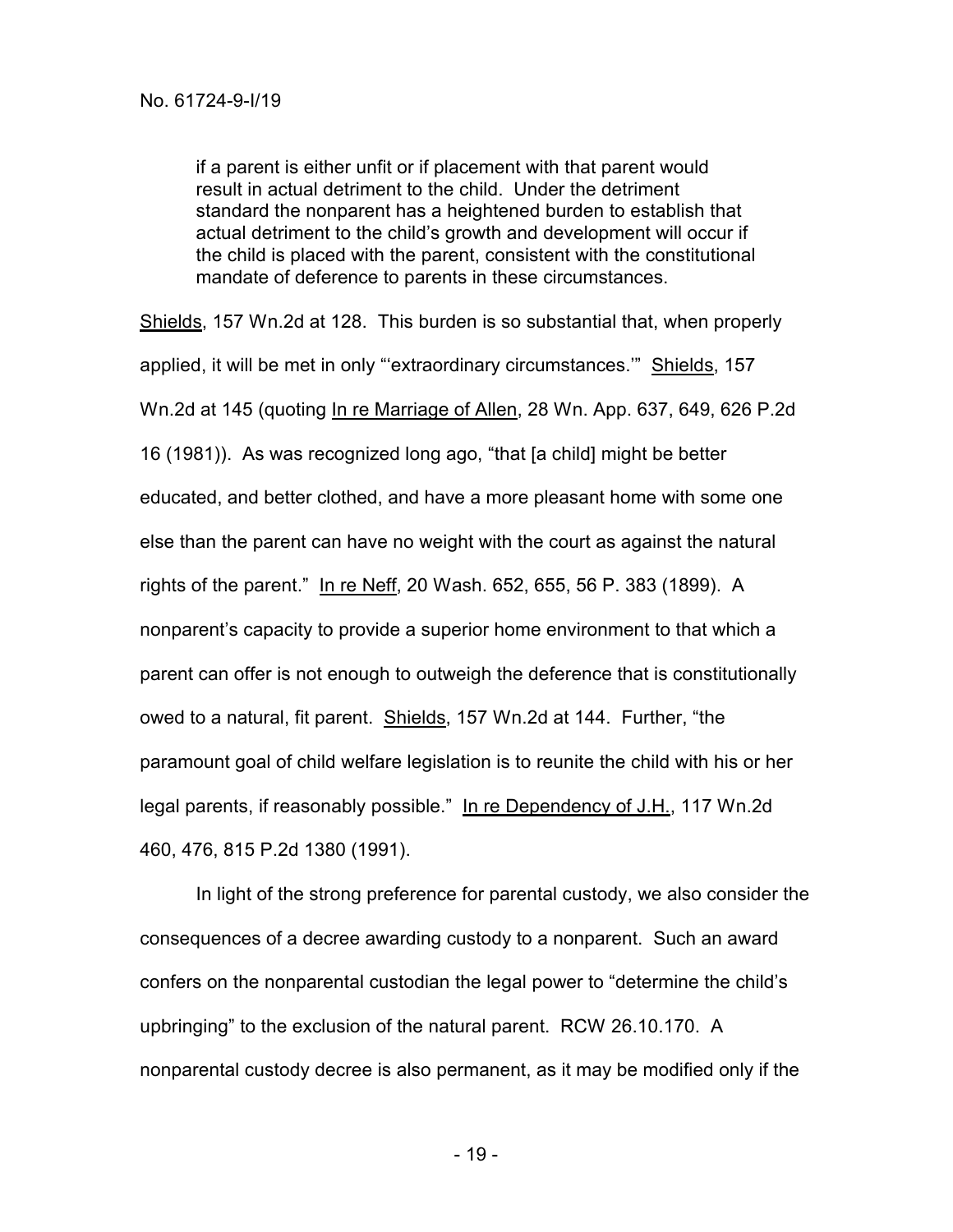conditions of the child or the nonmoving party change. RCW 26.10.190 (incorporating standards of RCW 26.09.260). An award of custody to a nonparent is unlike the placement of a child with one parent in a dissolution proceeding, where the child is properly placed according to his or her best interests as determined by a preponderance of the evidence. The least stringent evidentiary standard is appropriate there because chapter 26.09 RCW is designed to facilitate a placement choice between equals—the natural parents. In a custody dispute between parents and nonparents, however, the analysis must accommodate the natural parents' constitutionally protected priority right to the custody of their children. Mecum, 119 Wn. App. at 419 (citing Nunn, 103 Wn. App. at 883–84). The general constitutional rule of "respect for family integrity" demands a substantive showing in a nonparental custody action of far more than a child's best interests. A.C., No. 79938-5 at 4 (J.M. Johnson, J., concurring). Likewise, because of the severe consequences of an erroneous deprivation of a parent's custody rights, courts must apply a more rigorous standard of proof in resolving nonparental custody petitions than is applied when placing children in dissolution proceedings. Therefore, we conclude that the nature of a parent's interests implicated in a nonparental custody action falls into the intermediate category of cases that, for resolution, require proof by clear and convincing evidence.

In reaching this conclusion, we take guidance from the standard of proof

- 20 -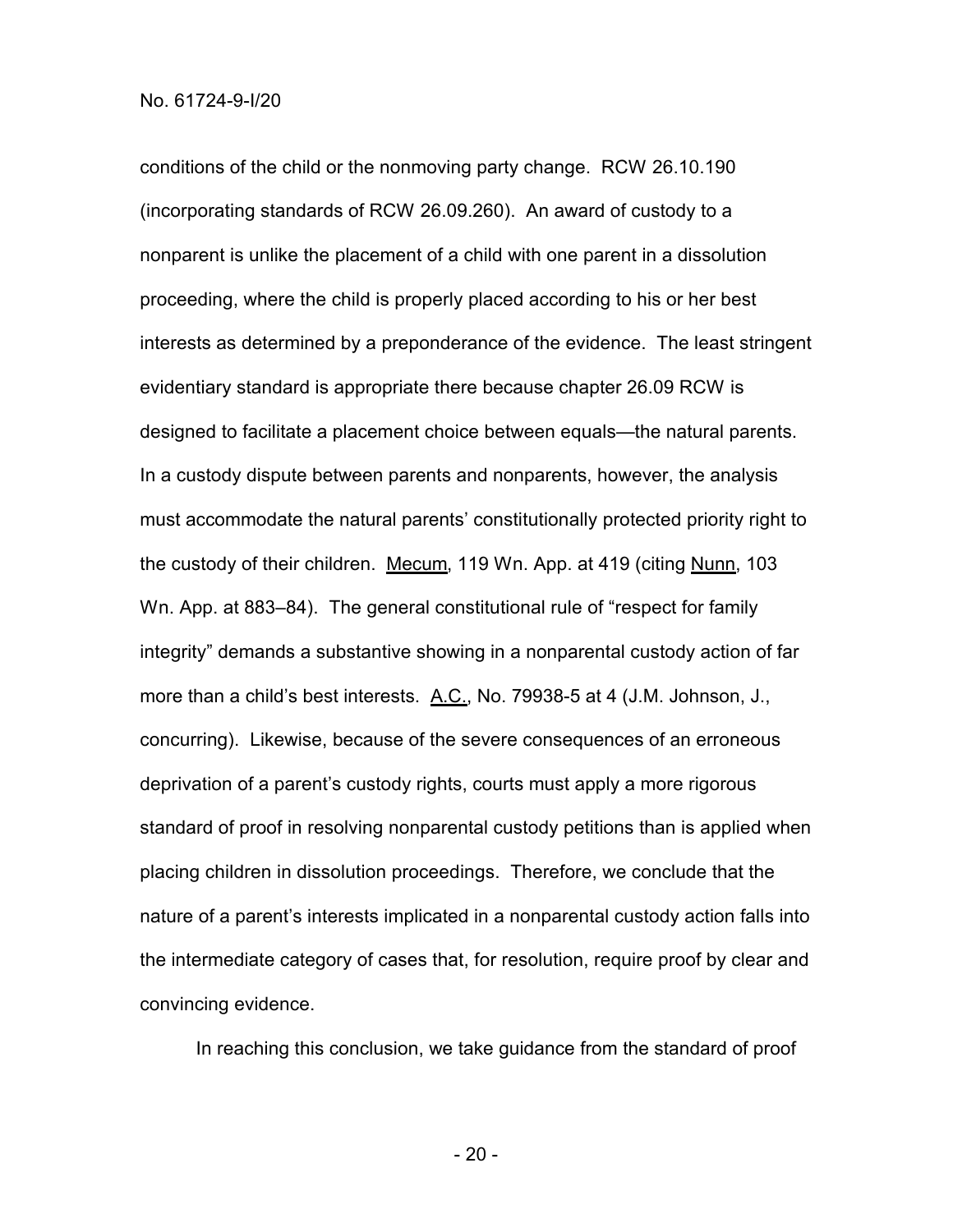applied in termination and dependency actions. The interests implicated in nonparental custody actions are similar to those at issue in termination and dependency proceedings. Those actions may result in "an order permanently depriving a parent of the care, custody and control of his children." In re Sego, 82 Wn.2d 736, 739, 513 P.2d 831 (1973). The interests at stake there are more serious than those affected by judgments for damages. Accordingly, proof by clear and convincing evidence is required. In re Aschauer's Welfare, 93 Wn.2d 689, 695, 611 P.2d 1245 (1980) (dependency); Sego, 82 Wn.2d at 739 (termination). <sup>5</sup> As previously discussed, a natural parent subject to a nonparental custody petition under chapter 26.10 RCW risks permanent deprivation of control over the custody and care of the parent's child. Accordingly, the intermediate evidentiary standard is required to properly protect the natural parent's interest.

In so holding, we are mindful of remarks in Shields and Allen that might appear to suggest that something less stringent than clear and convincing evidence is required in a nonparental custody action. See Shields, 157 Wn.2d at 143 n.7 (noting that a custody determination is "a less drastic limitation on parental rights than the dependency or abuse and neglect situations involving parental unfitness determinations"); Allen, 28 Wn. App. at 647 n.7 (noting that clear and convincing standard is required for a finding of parental unfitness

<sup>&</sup>lt;sup>5</sup> We also note that ICWA requires clear and convincing evidence of harm to an Indian child before a court may order foster care placement. 25 U.S.C. § 1912(e).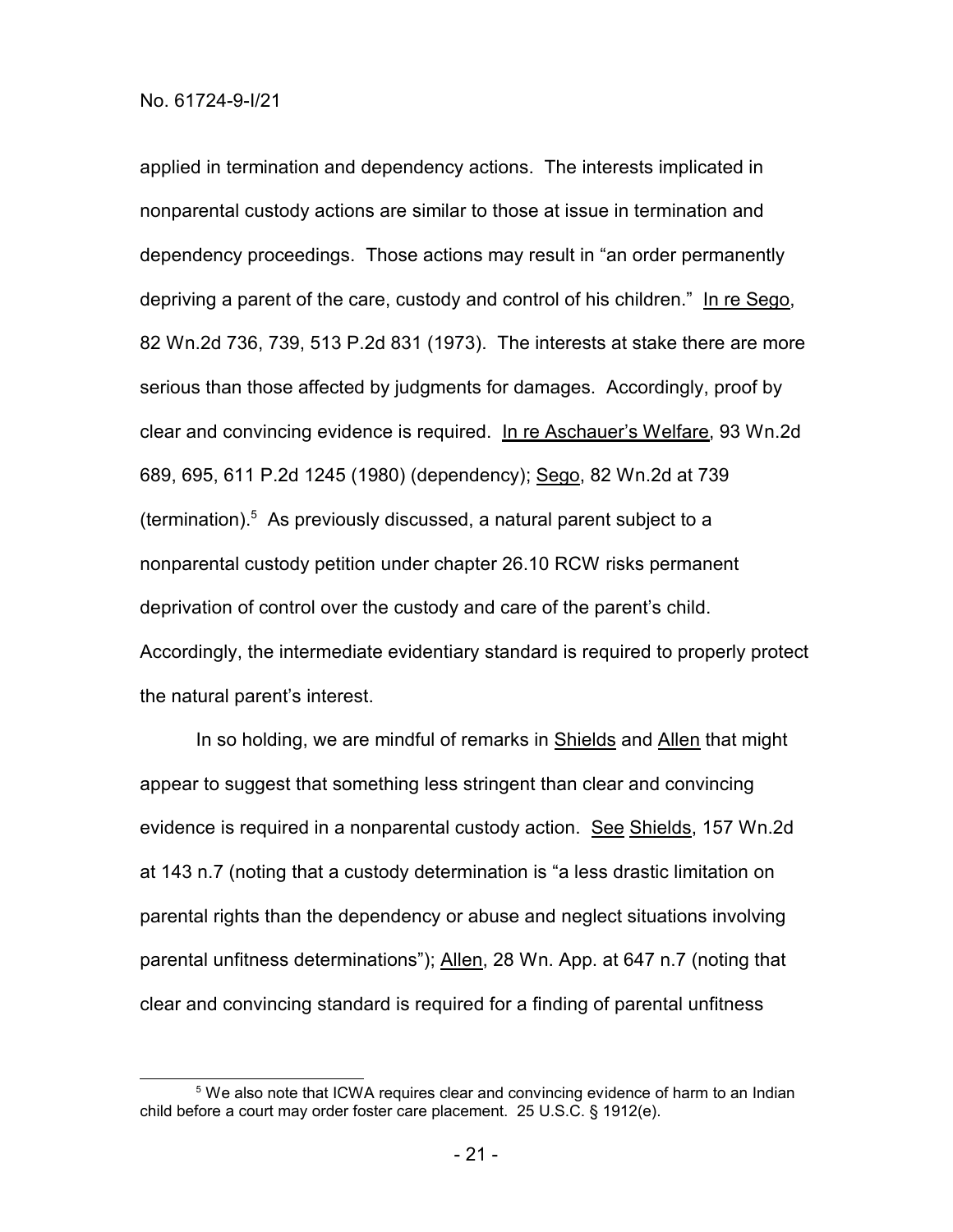because such a finding may result in a "permanent termination of parental rights," whereas "[c]ustody is less drastic a limitation on parental rights") (citing Aschauer, 93 Wn.2d 689; Sego 82 Wn.2d 736; In re Sumey, 94 Wn.2d 757, 763, 621 P.2d 108 (1980)). In neither of those cases, however, did the court confront the issue of the appropriate evidentiary standard, as we do here. There is no principled distinction between the core custody interests at stake in a nonparental custody action and a termination or dependency proceeding. That there may be other interests implicated in dependency or termination proceedings that also enjoy protection under the intermediate standard of proof does not permit a court to relegate the custody interests at risk in a nonparental custody petition to a less rigorous evidentiary standard. The equivalency of the overlapping interests involved inexorably leads to the conclusion that the same evidentiary standard—clear and convincing evidence—is required in each type of case. Accordingly, we hold that the Mecums, in order to prevail on remand, must prove by clear and convincing evidence either that Pomiak is unfit or that placement of C.C.M. with him would pose an actual detriment to her growth and development.<sup>6</sup>

VI

The Mecums also challenge the back child support judgment. We review a support award for abuse of discretion. In re Marriage of Peterson, 80 Wn.

 $6$  Because we remand this matter for a new trial, we need not address the Mecums' contention that they introduced sufficient evidence at the first trial to prove that Pomiak is unfit and that his custody poses an actual detriment to C.C.M. Nor need we address the Mecums' and Pomiak's cross-motions to supplement the record with additional evidence.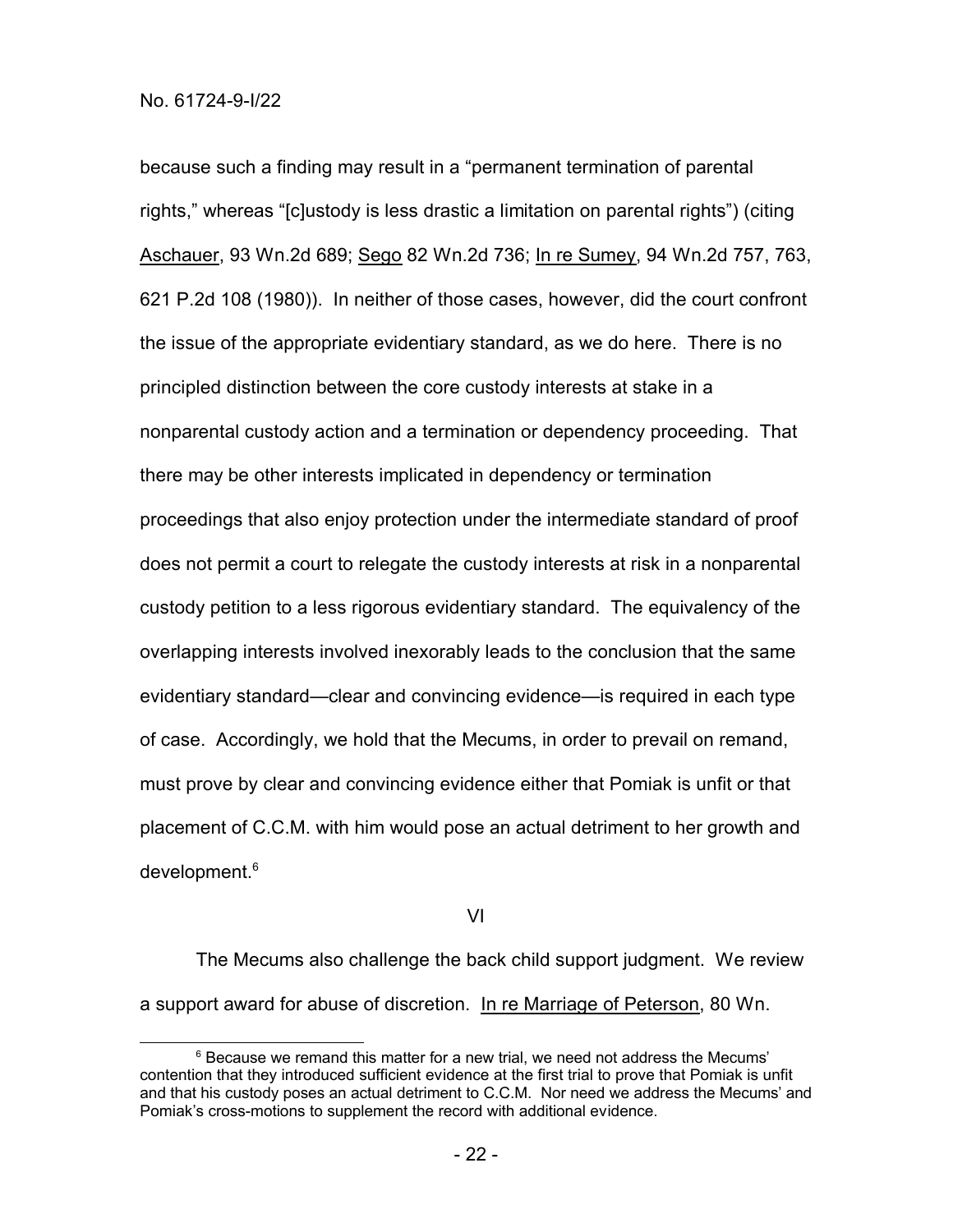App. 148, 152–53, 906 P.2d 1009 (1995). After such review, we find errors in the judgment that warrant reversal and, accordingly, remand.

In a nonparental custody action, the trial court determines back child support based on the child support schedule and the standards adopted under chapter 26.19 RCW. RCW 26.10.045. Worksheets used to calculate support "shall be attached to the decree or order or if filed separately shall be initialed or signed by the judge and filed with the order." RCW 26.19.035(4). "There are no exceptions" to this rule. In re Marriage of Sievers, 78 Wn. App. 287, 305, 897 P.2d 388 (1995). Here, the trial court did not initial or attach a worksheet, making it impossible for us to review the accuracy of the support award. Therefore, remand is required. Sievers, 78 Wn. App. at 306.

Nor does the judgment clearly account for DCS's interest in unpaid support installments under the April 16, 2001, California court order, which set Pomiak's monthly support obligation at \$212. Each installment under that order is a separate, vested judgment and bears interest from its due date. In re Marriage of Abercrombie, 105 Wn. App. 239, 243, 19 P.3d 1056 (2001) (citing Kruger v. Kruger, 37 Wn. App. 329, 332, 679 P.2d 961 (1984)); Valley v. Selfridge, 30 Wn. App. 908, 913, 639 P.2d 225 (1982); Mathews v. Mathews, 1 Wn. App. 838, 842, 466 P.2d 208 (1970). Pomiak paid only \$2,500 to DCS during the eight-year period in which the Mecums cared for C.C.M, and the judgment reduces Pomiak's future monthly payments to \$100. A court may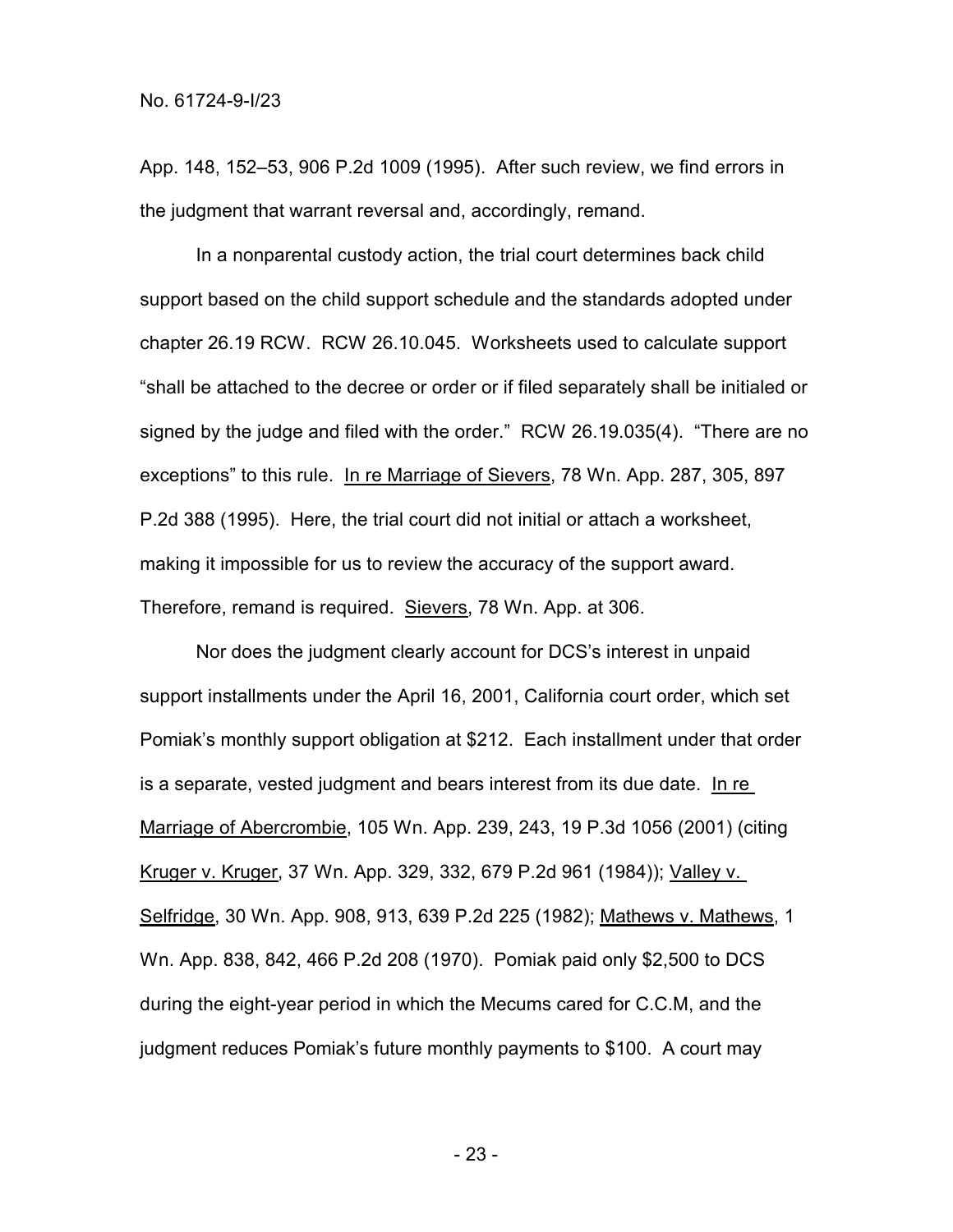modify support payments only when special circumstances justify an exception and such a modification does not result in an injustice to the other party. In re Marriage of Schumacher, 100 Wn. App. 208, 212, 997 P.2d 399 (2000) (citing Mathews, 1 Wn. App. at 843). Given the state of the record on appeal, we cannot determine whether the court accounted for unpaid installments or DCS's interest when it set Pomiak's total and monthly obligations. Any support award on remand must do so.

In addition, the scope of Pomiak's and Spencer's liability is ambiguous under the terms of the order entered at trial. The trial court struck language assigning joint and several liability in one section of the judgment but not in another. Because "child support obligation[s] should be equitably apportioned between the parents," an individual parent may not be held liable for both parents' total obligation. RCW 26.19.001. The judgment on remand should clarify that each parent is individually responsible for his or her share, as determined in accordance with the support schedule.

## VII

Finally, the Mecums and Pomiak have each requested an award of attorney fees on appeal. Under RAP 18.1(c), a party requesting fees must file an affidavit of financial need with this court in support of any request for a fee award. The parties have not done so. Accordingly, we decline to award fees to either party.